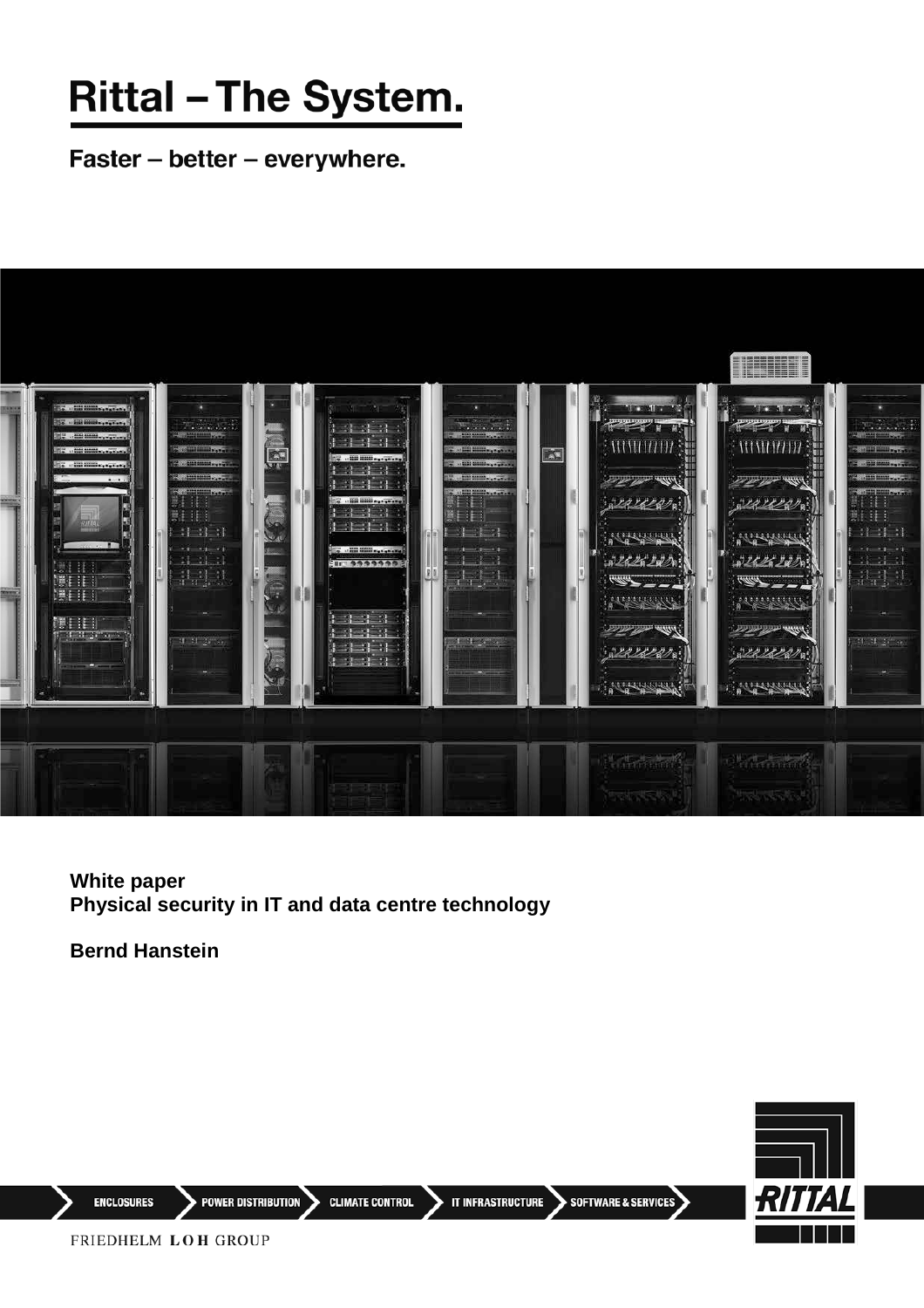### **Contents**

| IP protection categories: Protection against dust, water and solid particles  10 |  |
|----------------------------------------------------------------------------------|--|
|                                                                                  |  |
|                                                                                  |  |
|                                                                                  |  |
|                                                                                  |  |
|                                                                                  |  |
|                                                                                  |  |
|                                                                                  |  |

### **Author: Bernd Hanstein**

After receiving a Diplom degree in physics from the Justus Liebig University in Gießen in 1987, Bernd Hanstein joined the central research unit of Siemens AG, where he worked on test methods for highly integrated circuitry. He subsequently occupied various positions within the Public Networks Group of Siemens AG, with responsibility for the implementation of major ICT projects. In 2002, Bernd Hanstein moved to Siemens VDO Automotive as senior manager responsible for the worldwide system testing of in-vehicle multimedia devices. Since 2007, he has been head of IT product management at Rittal in Herborn. His key interests: IT components, RiMatrix system solutions and data centre technologies.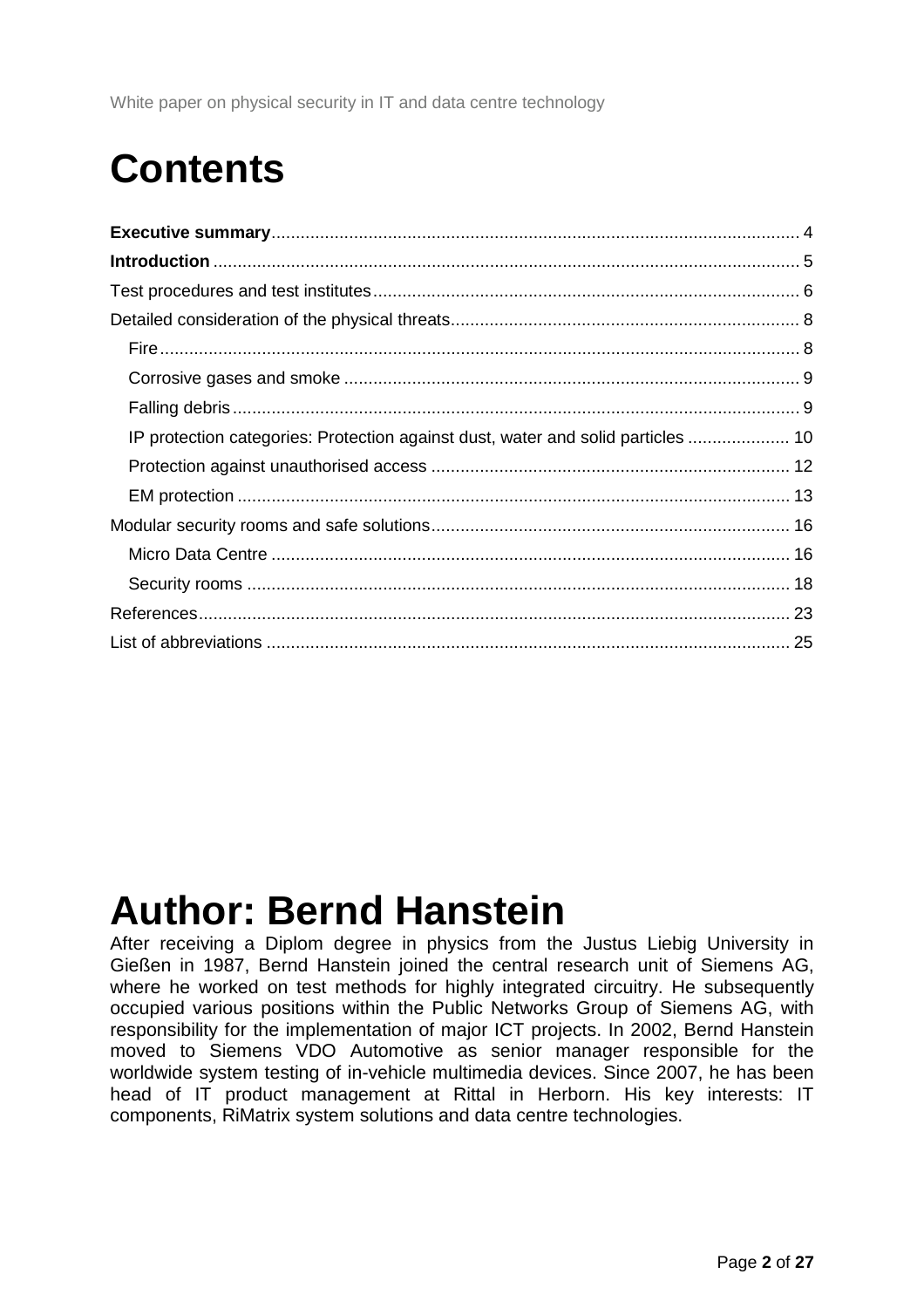# **List of images**

| Figure 5: Micro Data Center product range: Level E, Level B, and Level A 17 |  |
|-----------------------------------------------------------------------------|--|
|                                                                             |  |

### **List of tables**

| Table 3: RC classification system – protection against unauthorised access 13      |  |
|------------------------------------------------------------------------------------|--|
| Table 4: EMC standards for products and product families, and generic standards 14 |  |
|                                                                                    |  |
|                                                                                    |  |
|                                                                                    |  |
|                                                                                    |  |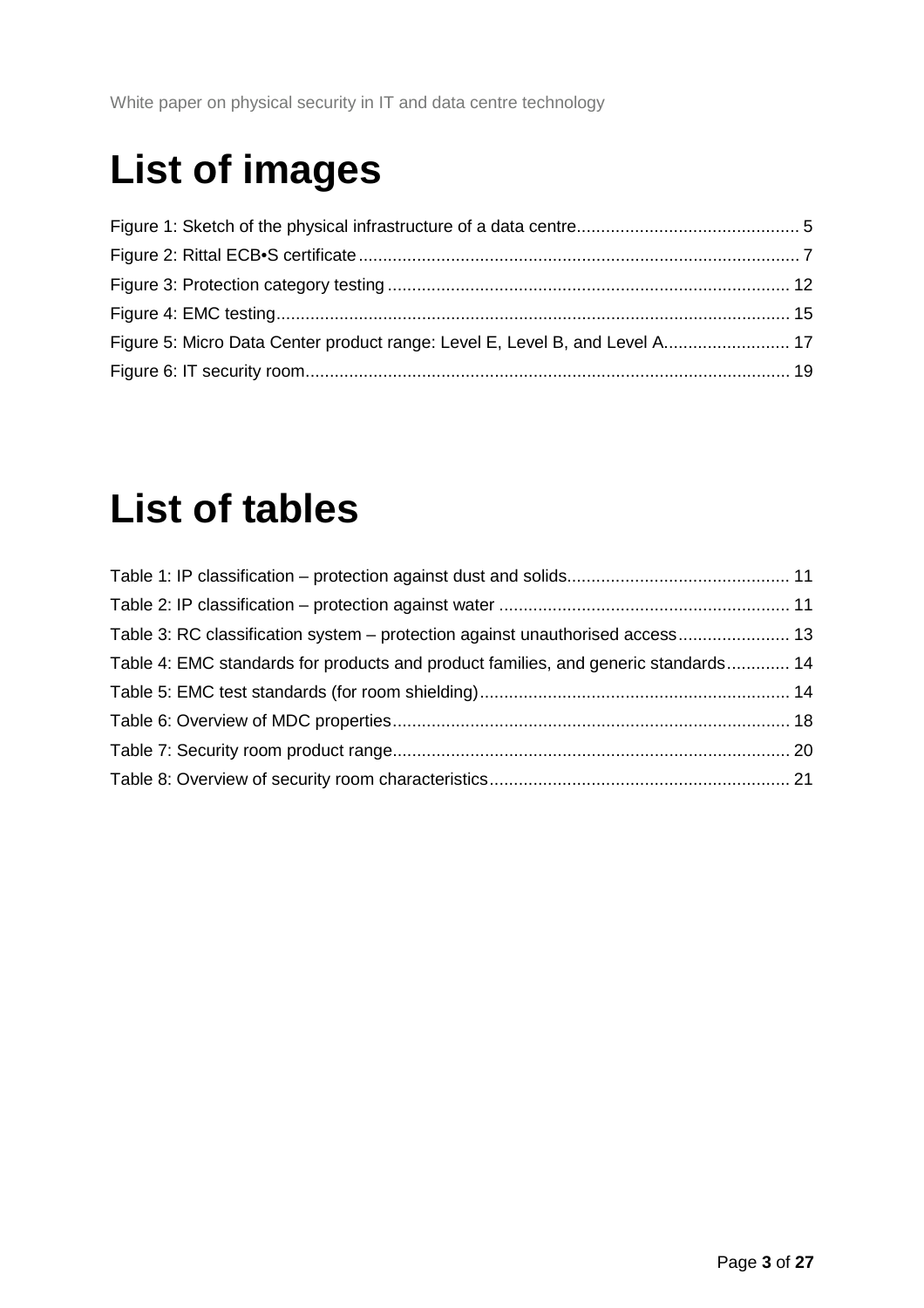### <span id="page-3-0"></span>**Executive summary**

Data centres represent a key technology in an increasingly digitised world. They house the servers and storage systems with their associated network components so that applications are present with the agreed availability and the required performance. Equally important is the physical infrastructure that provides the power and cooling for these components, as well as permitting the monitoring of all the operating parameters.

Increasing importance is being given to all aspects of security. This starts with wellknown anti-virus protection and firewall systems, although protection against physical threats also calls for increasing attention. Besides defence against such very real threats as burglary and theft, it also involves avoiding unwanted eavesdropping via the EMC irradiation from IT equipment, as well as the "traditional" potential dangers of fire, smoke, water and dust, to only name but a few.

This white paper explores each of these threat scenarios and reveals the measures that can be used to counter physical hazards.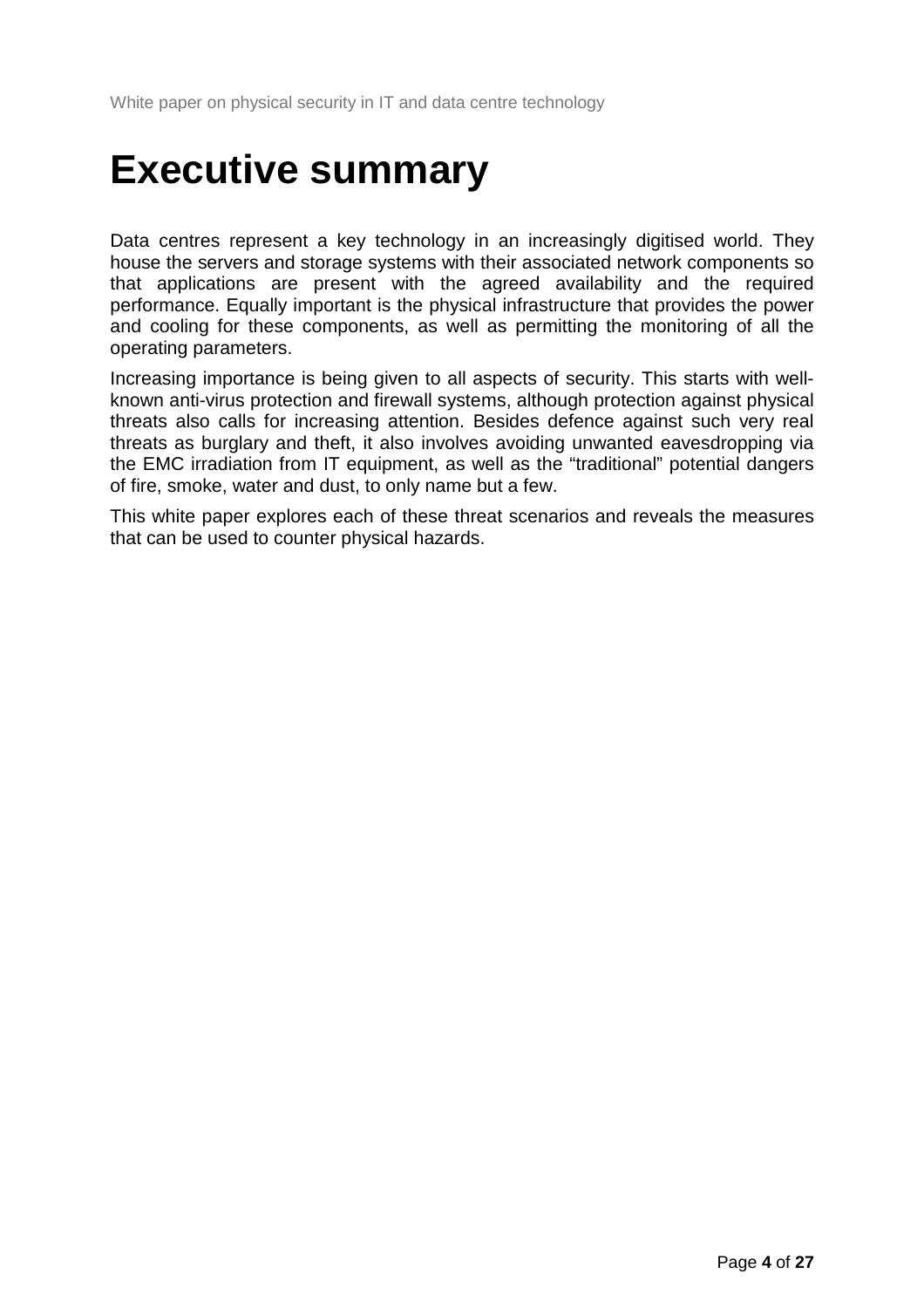### <span id="page-4-0"></span>**Introduction**

Computer technology represents one of the basic building blocks of modern society. There is no area where computer and networked communication have not arrived. These services, whether they are consciously perceived or simply work quietly in the background, call for computing power and network infrastructure. This must also be physically provided in data centres by hardware and software in an appropriate environment comprising climate control, power supply and network connection - in spite of all the virtualisation. But data centres should also guard against physical threats such as fire, water damage, burglary and theft. Protection against these risks is becoming increasingly important due to the world's constantly advancing digitisation.



Figure 1: Sketch of the physical infrastructure of a data centre

The protection of data centres from physical hazards must begin on several levels, because the threats also act through different vectors. The basic protection catalogues of the Federal Office for Security in Information Technology (BSI) list 27 risks for data centres [\[Ref. 1\]](#page-22-1), including everything from "Acts of God" (force majeure), organisational defects and technical failures to intentional action.

However, on the other hand, help is provided by proven IT security concepts that are tailored to the respective hazards. For example, fire protection walls, whose cable glands are also able to withstand fire for a sufficiently long period. An even bigger problem is water vapour, which is emitted by concrete at high temperatures due to its crystalline residual moisture. Here, vapour barriers and heat protection fittings must be used. Numerous aspects must be observed when it comes to planning, facilities and construction so that a data centre can reliably protect its contents. This applies of course not only to rooms made of conventional masonry, but also for modular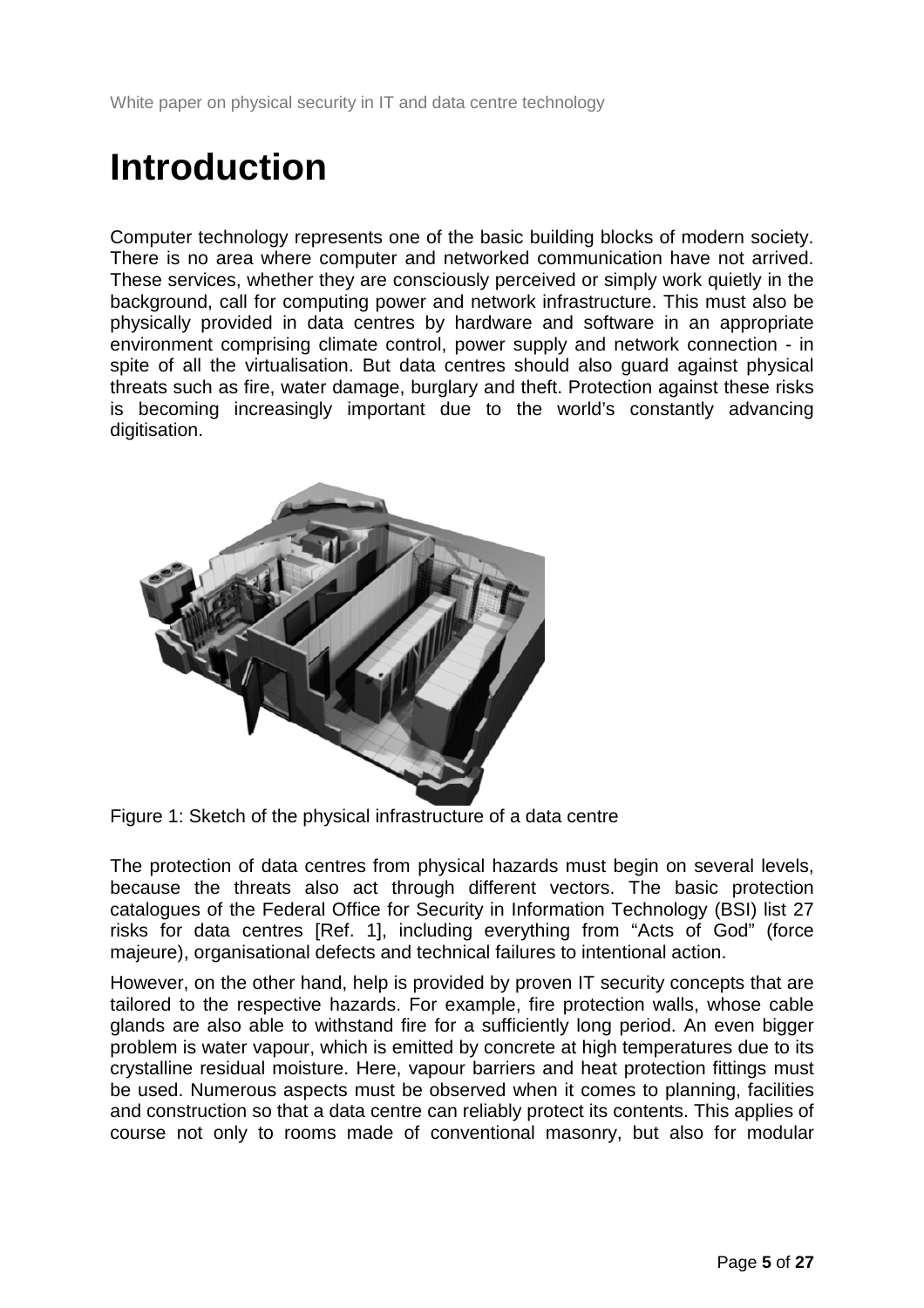versions of data centres, as Rittal also offers with its basic protection room, High availability Room and the Micro Data Centre.

Where once a few days of downtime per year were perfectly acceptable, industry's increasing dependence on digital systems has led to far tighter requirements. And that with good reason, because IT failures are very costly for the German economy. Medium-sized firms alone have to cope with the loss of business-critical IT systems worth up to €380,000 per company and year. This has emerged from a survey carried out in 2013 by the market research company Techconsult [\[Ref. 2\]](#page-22-2) involving 300 companies with 200 to 4,999 employees. A survey by EMC [\[Ref. 3\]](#page-22-3) also revealed there had been either data losses or downtimes at 56% of companies in Germany during the previous twelve months.

An all-round approach always helps when it comes to protecting complex systems. A data centre consists of a large number of systems: climate control, power supply and distribution, network connectivity, access control, and last but not least the structural shell, designed as a conventionally built room or as a modular "room-in-room" system. It is not so important that the individual components are resistant to fire and water but rather that the entire system meets these criteria. Users must scrutinise certifications and quality seals carefully to find out whether the protective effect covers the entire system and not only individual items. That is why the successfully completed testing of the system is always more meaningful with respect to the protective effect than a series of individual tests.

Climate control, power supply, data connection – all of these elements need to be optimally integrated into the data centre concept and their management needs to be coupled to data centre administration. Rittal offers special white papers on many of these areas such as climate control, 19"-inch enclosure technology and data centre management.

### <span id="page-5-0"></span>**Test procedures and test institutes**

Even though complete packages are available for the certification of data centres, ultimately it comes down to examining the individual systems. For a data centre, fire protection, as well as protection against water damage or dust and smoke must be backed up by individual verifications. A whole series of international standards cover this, including the Deutsche Institut für Normung (German Institute for Standardisation, DIN), European standards (EN), the European Certification Body GmbH (ECB) and the International Organization for Standardization (ISO).

The advantage of including agreed standards in individual contracts is that lawsuits can be avoided from the outset because the standards represent clear definitions. In purchase and service contract law, when it comes to material defects, the prima facie evidence shows that user of the standard has complied with the necessary attention. Thus, the user can also reject any charges of negligence.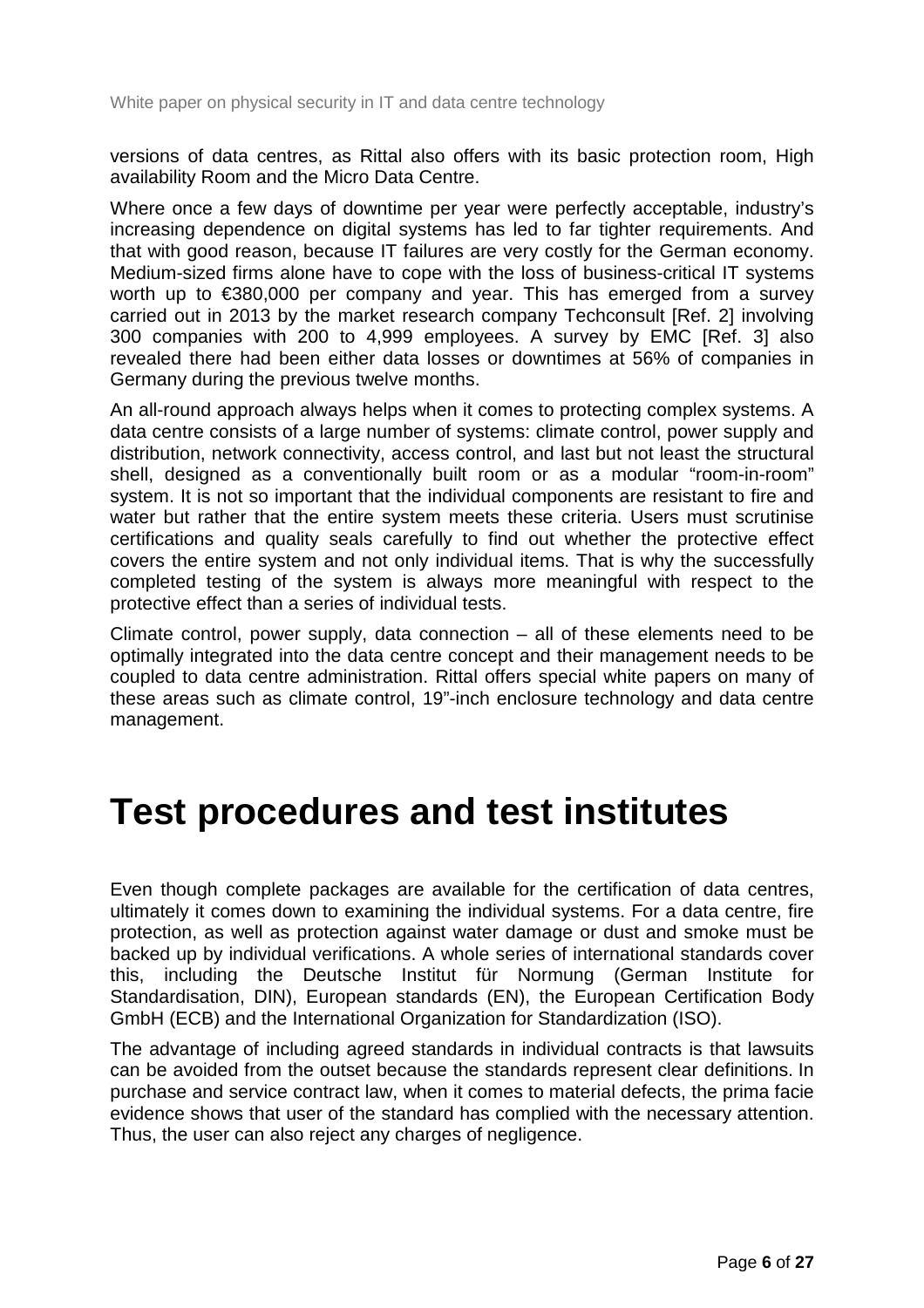Manufacturers themselves can also carry out tests, if they are accredited for performing tests, for example, the protection class test.

The ECB in particular is now regarded by many users as the authoritative certifier for data centres. The European Certification Body GmbH is a neutral, accredited certification body in accordance with ISO/IEC 17065 [\[Ref. 4\]](#page-22-4). It grants "ECB•S" certificates for the products of the security industry. ECB•S certification from the ESSA is based solely on the requirements of European standards and is internationally recognised. Each product is individually registered and its technical production may be subject unannounced quality monitoring at any time. For the insurance industry, this certification is a reliable and objective basis for the calculation of risks and of the associated safety classification. The Rittal High Availability room also has ECB•S certification.



Figure 2: Rittal ECB•S certificate

The most serious physical hazards for a data centre are fire, water, dust and fumes, debris, EM radiation and unauthorised access. One or more relevant standards must be adhered to for each of these risk vectors. For instance, it is often necessary that a wall must have a specific fire resistance, for example, F90 or F120 according to DIN 4102 or EI 90 or EI 120 according to the EN 1363 [\[Ref. 8\]](#page-22-5). Such a wall will fulfil its function in a fire for 90 or respectively 120 minutes. The aim of this classification is to protect human life, not the data centre. If the IT is to be the focus of protection, then it is important that the data centre as a whole can withstand the fire – not just a wall.

The Federal Office for Information Security (BSI) is also calling for system-wide testing for IT-related areas. Thus, although Measure 1.6 "Compliance with fire safety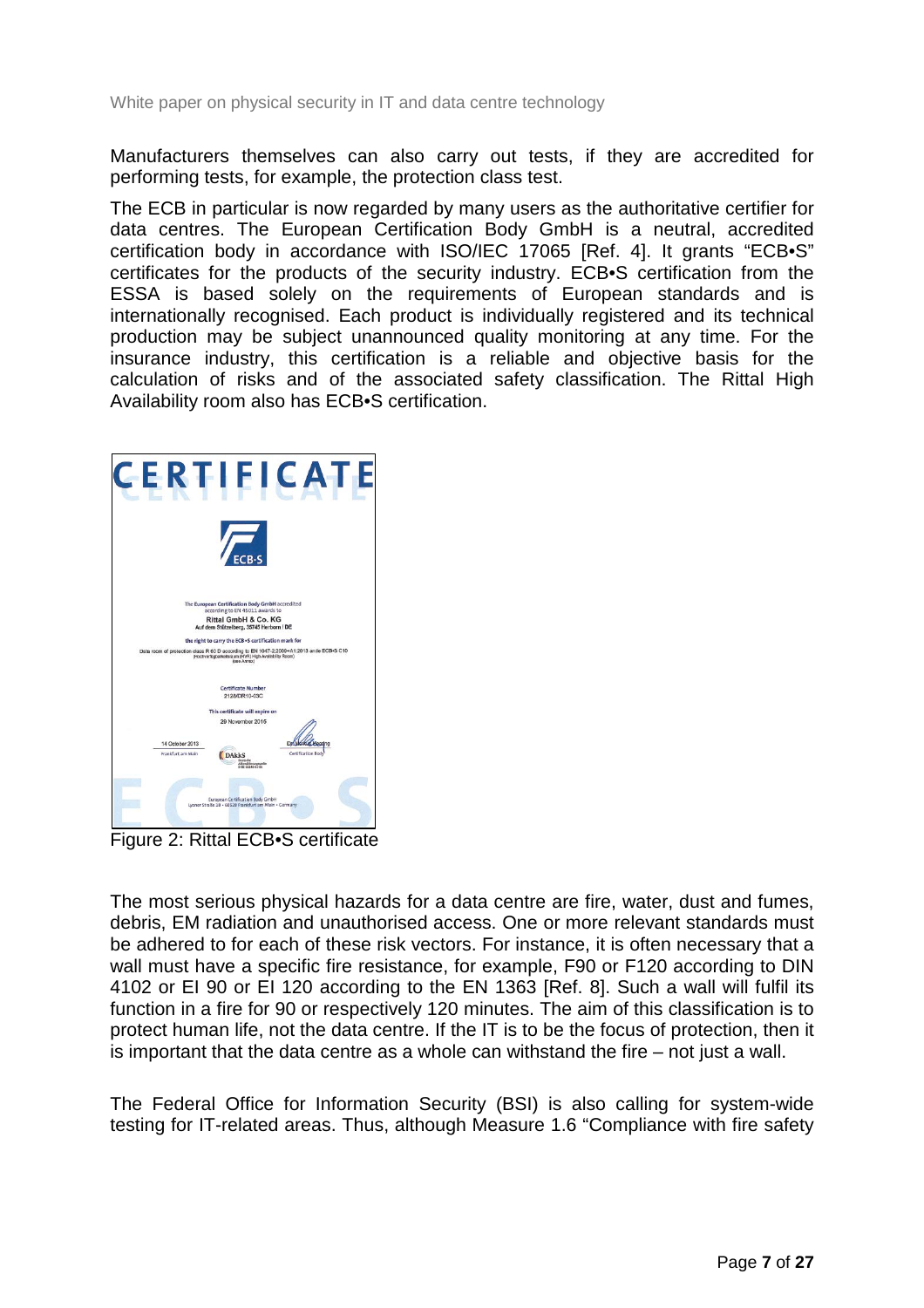regulations" [\[Ref. 5\]](#page-22-6) only demands that the existing fire protection regulations such as DIN 4102 "Fire behaviour of building materials and components" [\[Ref. 6\]](#page-22-7) and regulations of the MBO, LBO, MLAR and the requirements of building supervisory authorities must be strictly observed. However, for rooms where important IT devices and data carriers (servers, backup, etc.) are housed, the regulations of EN 1047 Part 2 [\[DIN 4102 "Fire behaviour of building materials and building components"](#page-22-8) Ref. [7\]](#page-22-8) be observed.

### <span id="page-7-0"></span>**Detailed consideration of the physical threats**

### <span id="page-7-1"></span>**Fire**

Fire is probably the one threat to data centres and server rooms that administrators fear most. Even small fires can cause severe damage to IT equipment and infrastructure due to the aggressive gases that are given off. Testing for fire resistance is thus very intensive. Even for the F90/EI90 component test as per DIN 4102/ EN 1363 [\[Ref. 6,](#page-22-7) [Ref. 8\]](#page-22-5), individual elements such as walls, doors and building materials are subjected to flame treatment in accordance with a uniform temperature curve. Testing is conducted at more than 1,100°C for 90 minutes. During testing, the temperature on the side away from the fire must not increase by more than 140 K (up to 180 K on occasions). Relative air humidity is not measured during this test. Depending on the building material concerned, humidity may rise to 100% after a very short time, which would be dangerous for the server and the infrastructure in the data centre.

Real protection is only guaranteed by a system test in which the complete data centre and all its components such as doors, as well as bulkheads for cables and pipes are tested under conditions similar to those in an emergency. A system test in accordance with EN 1047-2 [DIN [4102 "Fire behaviour of building materials and](#page-22-8)  [building components"](#page-22-8) Ref. 7] for example, requires that flames are applied for 60 minutes. This is followed by a 24-hour cooling-off period in the closed fire furnace. This time is referred to as a "post-heating period". The test piece remains in the fire area until the highest temperature in the specimen is reached after a few hours. Particular attention is paid to structurally weak points such as doors, doorframes and cable and pipe entry systems. In order to pass the test, the internal temperature must not exceed the starting temperature by more than 50 Kelvin, and – equally important – the relative humidity must not exceed 85%. Products that have successfully passed these and other tests required by EN 1047-2 are registered in the ECB•S database. Even if DIN 4102 [\[Ref. 6\]](#page-22-7) and EN 1363 [\[Ref. 8\]](#page-22-5) do generally describe component tests, complete system solutions such as safes and rooms can be tested in accordance with these standards.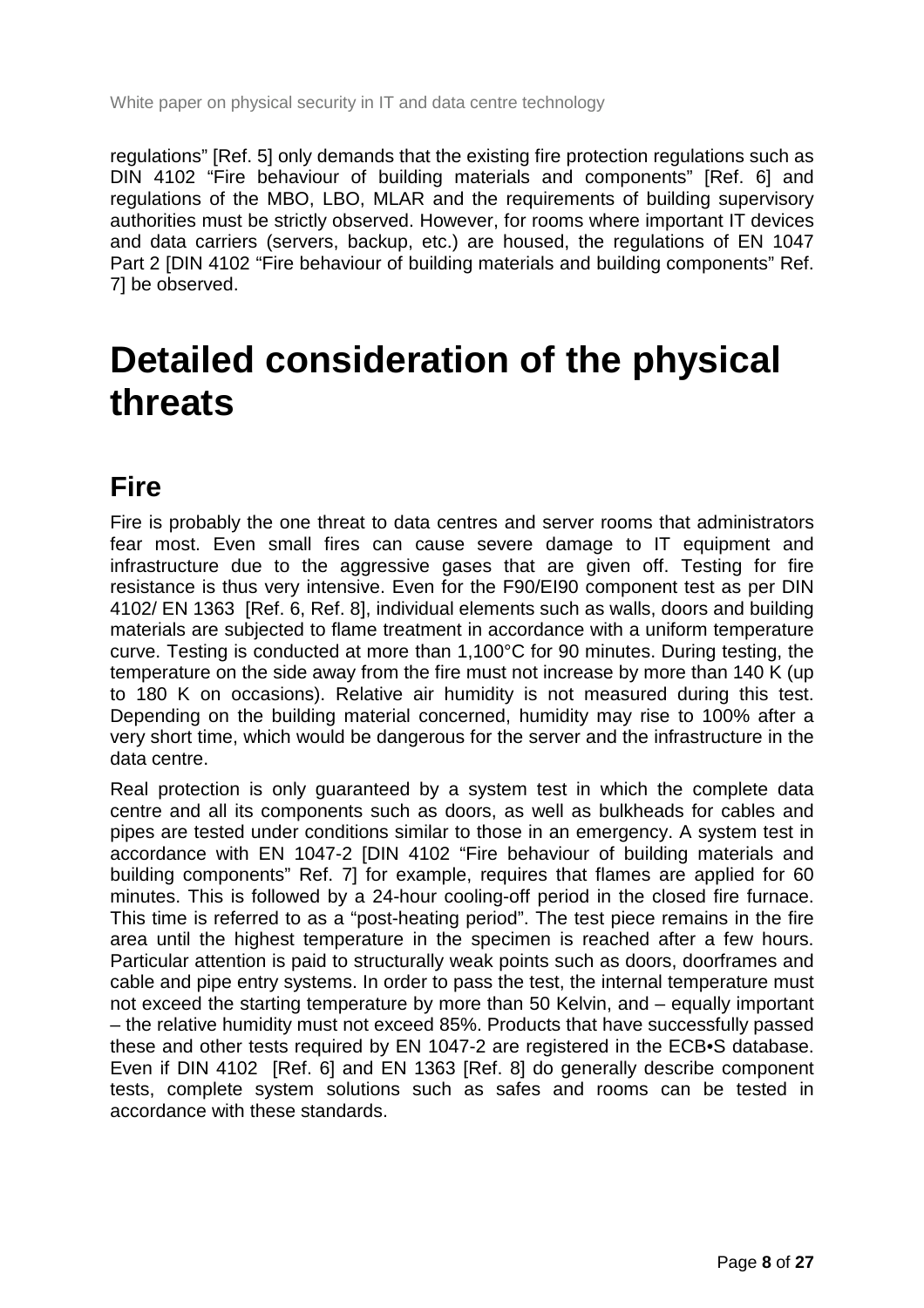#### <span id="page-8-0"></span>**Corrosive gases and smoke**

Gas-tightness and resistance to smoke are important requirements that data centres and server rooms have to meet. For one thing, the factor of tightness matters when it comes to keeping the smoke from a fire within the server room and not spreading to other parts of the building.

Fires in IT environments are not extinguished with water but with inert gases or by oxygen deprivation, for example. This only functions reliably if the gases remain within the room and do not reach the rest of the building through leakage. Similarly, fire prevention by oxygen deprivation is bound to fail if fresh air is drawn into the room through doors, windows or structural defects. Tightness of seal plays an equally important role if there is a fire outside the data centre. The IT components in the data centre have to be protected from aggressive gases because the circuit boards in the servers, switches and other hardware could corrode.

Relevant standards for certification are DIN 18095 DIN 18095 [\[Ref. 9\]](#page-22-9)/EN 1634 [\[Ref.](#page-22-10)  [10\]](#page-22-10). Part 3 of EN 1634 specifies a test procedure and the corresponding test conditions for determining the leakage of hot and cold smoke from one side of a seal to the other. This "leakage rate" is measured for each test condition investigated. For data centres, tests are conducted on doors and pressure relief valves and flaps because these usually represent the only movable openings into the room. Due to the fire, a pressure of up to 50 Pa builds up on the side exposed to the smoke; the pressure difference between the two sides drives the smoke through all the gaps and openings that are present. A door that functions as part of the fire safety system must hinder the passage of smoke to ensure that the conditions on the other side of the door remain bearable.

Tests are carried out in a test chamber; the test piece is installed in the front of it. A blower system provides the necessary pressure while a heater generates temperatures of around 200°C to recreate the temperature of the smoke. Gaps due to the nature of the system, such as door thresholds or gaps between door wings are measured and recorded. Automatic closing mechanisms also have to be tried out a few times before the test. But this short test does not replace endurance testing of the mechanisms – it is simply aimed at making sure that the door can be properly closed. The real test for smoke resistance is performed at different pressure levels of up to 50 Pa and at room temperatures of 20°C and at 200°C. Successfully tested specimens must not exceed an air change rate between the inside and the outside as defined in the standard. During the tests, it is also important to record if (and which) elements of the door are deformed by the heat, and whether the door can still be opened after the test has been completed.

### <span id="page-8-1"></span>**Falling debris**

The dangers caused by falling debris also have to be considered. The forces so released can wreak great destruction on the hardware and infrastructure. In addition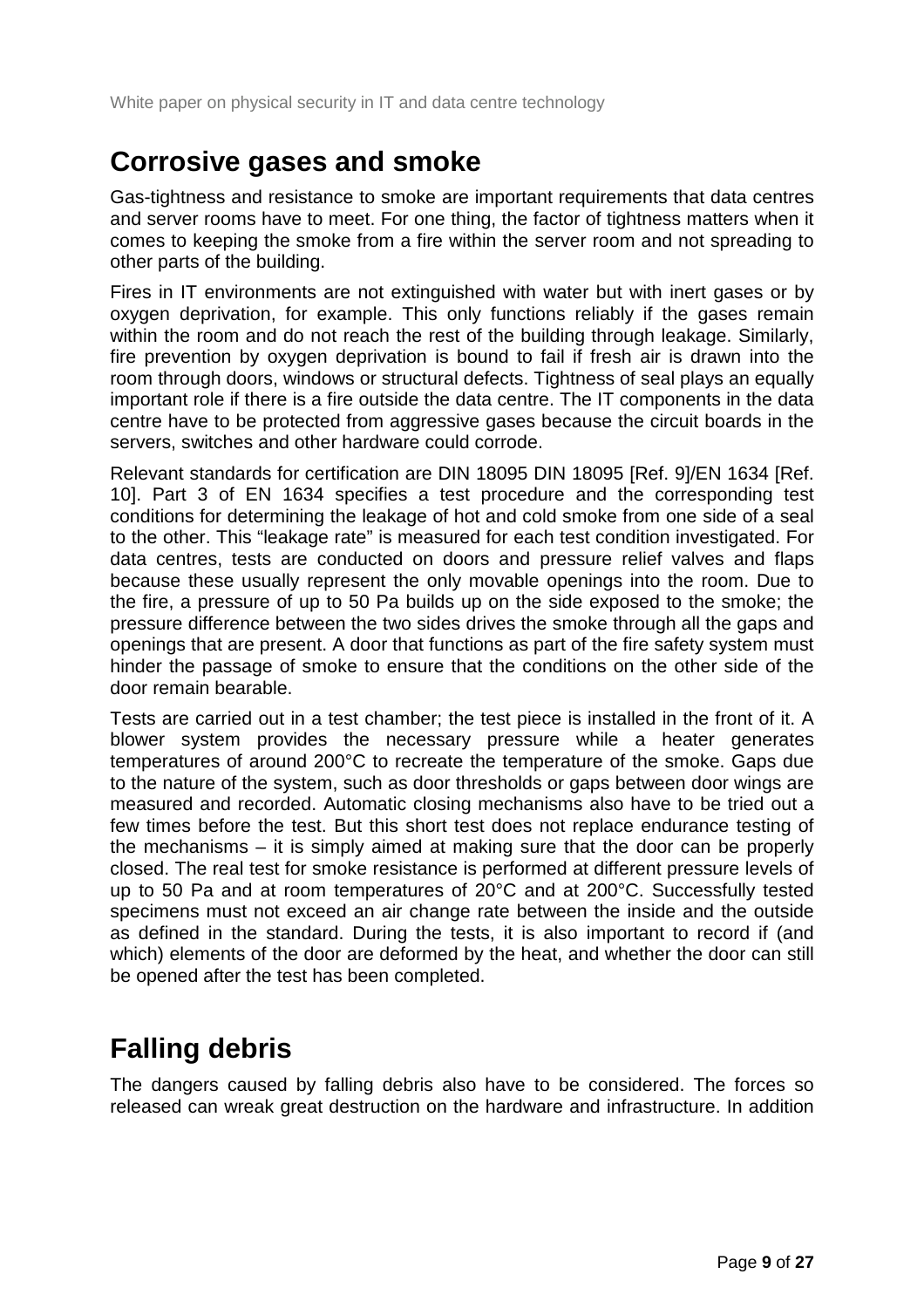to the fire tests for the security rooms and safes, the standards also set out impact und drop tests.

EN 1047-2 [Ref 7.] describes an impact test for high availability rooms. This test is conducted after the room has already been exposed to flames for 45 minutes. DIN 4102 also describes an impact test. A wall used as a firewall (fire resistance test according to DIN 4102 ETK [\[Ref. 6\]](#page-22-7)) must be able to withstand a defined impact stress after exposure to flame. If the wall is a load-bearing one, compressive stress is also applied to the test piece.

This impact resistance is regulated in a separate standard, Norm EN 50102 [\[Ref.](#page-22-11)  [11\]](#page-22-11). It is specified in the IK code and provides information on the level of external mechanical protection. The relevant product standard regulates how the test is performed. Five loads are carried out per area (evenly distributed, oscillating or free fall). The test piece must be mounted on a rigid frame and must not give way. Exposed areas such as hinges or locks are also subjected to stress. After testing, the test piece must be fully functional and, in particular, must not exhibit any adverse effects on its protection class.

#### <span id="page-9-0"></span>**IP protection categories: Protection against dust, water and solid particles**

Dust is rarely seen as a physical danger and it will practically never cause any IT problems in a typical office environment. The situation is different in production plants where dust is generated in large quantities and extraction systems are unable to remove it completely. Here too, IT systems have to function and must not be exposed to dust without any protection. Water, however, is threat to IT equipment that everyone instantly recognises as such. During outdoor use, IT equipment must not be wet or even damp. Water damage from broken pipes or the like also has to be overcome. Depending on the application and the object concerned, there is a range of protection levels, which are defined by the IP (International Protection) categories in accordance with EN 60529 [\[Ref. 12\]](#page-22-12). Tests as per EN 60529 classify the protection of the electrical equipment up to a rated voltage of 72.5 kV in terms of enclosures, covers, and the like.

The IP protection classes use a simple combination of numbers to describe how the enclosure protects its contents. Generally, the aim is to protect people from coming into contact with hazardous parts inside the enclosure. Similarly, the equipment inside the enclosure must be protected from penetration by solid foreign objects and water. In this connection, the danger emanates from active parts, which can cause electric shock and mechanical parts that are dangerous if contact is made.

The protection category is specified in the form "IP XY". The first digits run from 0 to 6, with the respectively next highest number including all the ones below it. They define the level of protection against solid objects and dust.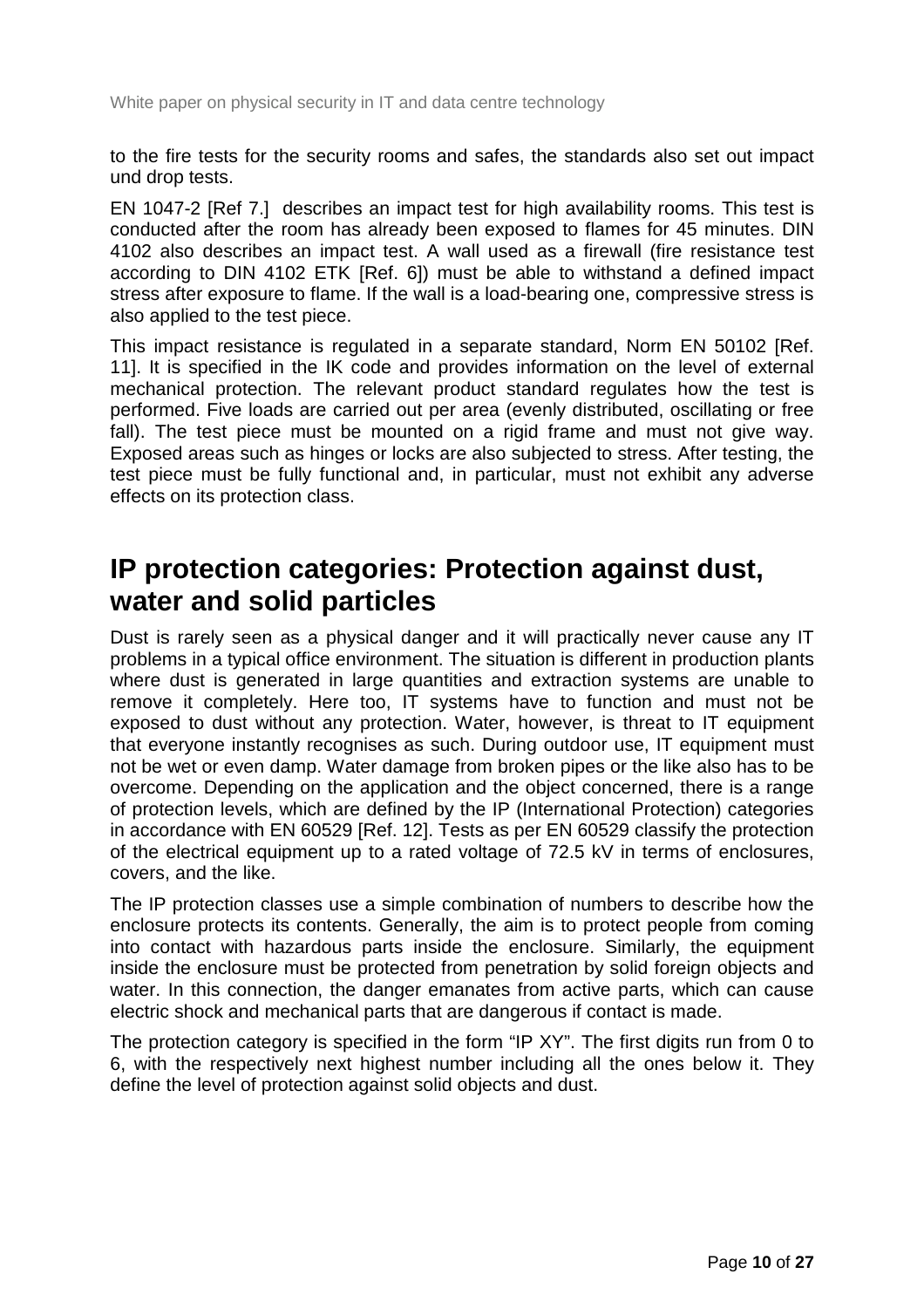| Code             | <b>Protection property</b>                                                        |
|------------------|-----------------------------------------------------------------------------------|
| IP 1x            | Protected against solid foreign objects with a diameter of<br>50 mm and greater   |
| $IP$ 2x          | Protected against solid foreign objects with a diameter of<br>12.5 mm and greater |
| IP 3x            | Protected against solid foreign objects with a diameter of 2.5<br>mm and greater  |
| IP 4x            | Protected against solid foreign objects with a diameter of 1.0<br>mm and greater  |
| IP <sub>5x</sub> | Dust-protected                                                                    |
| IP 6x            | Dust-tight                                                                        |

<span id="page-10-0"></span>Table 1: IP classification – protection against dust and solids

The second digit indicates the level of protection against water. They range from 0 to 8; up to 6, the same containment mechanism applies as for the first digit.

| Code  | <b>Protection property</b>                                                         |
|-------|------------------------------------------------------------------------------------|
| IPx1  | Vertically dripping water                                                          |
| IP x2 | Vertically dripping water, enclosure tilted by 15°                                 |
| IPx3  | Water spraying at an angle of 60° to the vertical                                  |
| IP x4 | Water splashing from any direction                                                 |
| IPx5  | Water jets from any direction                                                      |
| IPx6  | Powerful water jets from any direction                                             |
| IP x7 | Temporary immersion in water under standardised pressure<br>and time conditions    |
| IP x8 | Continuous immersion in water<br>Toble 0. ID elegation in protection against unter |

<span id="page-10-1"></span>Table 2: IP classification – protection against water

In Germany, the tests are largely carried out by the TÜV and VDE bodies. In addition, the test laboratories at the manufacturers of such products are concerned with protection category testing. Thus, the Rittal QM test laboratory is accredited by the DAkkS (Germany's National Accreditation Body) and by the UL for protection categories, among other things. Besides the IP tests as per EN, protection category testing is also carried out in accordance with UL and NEMA specifications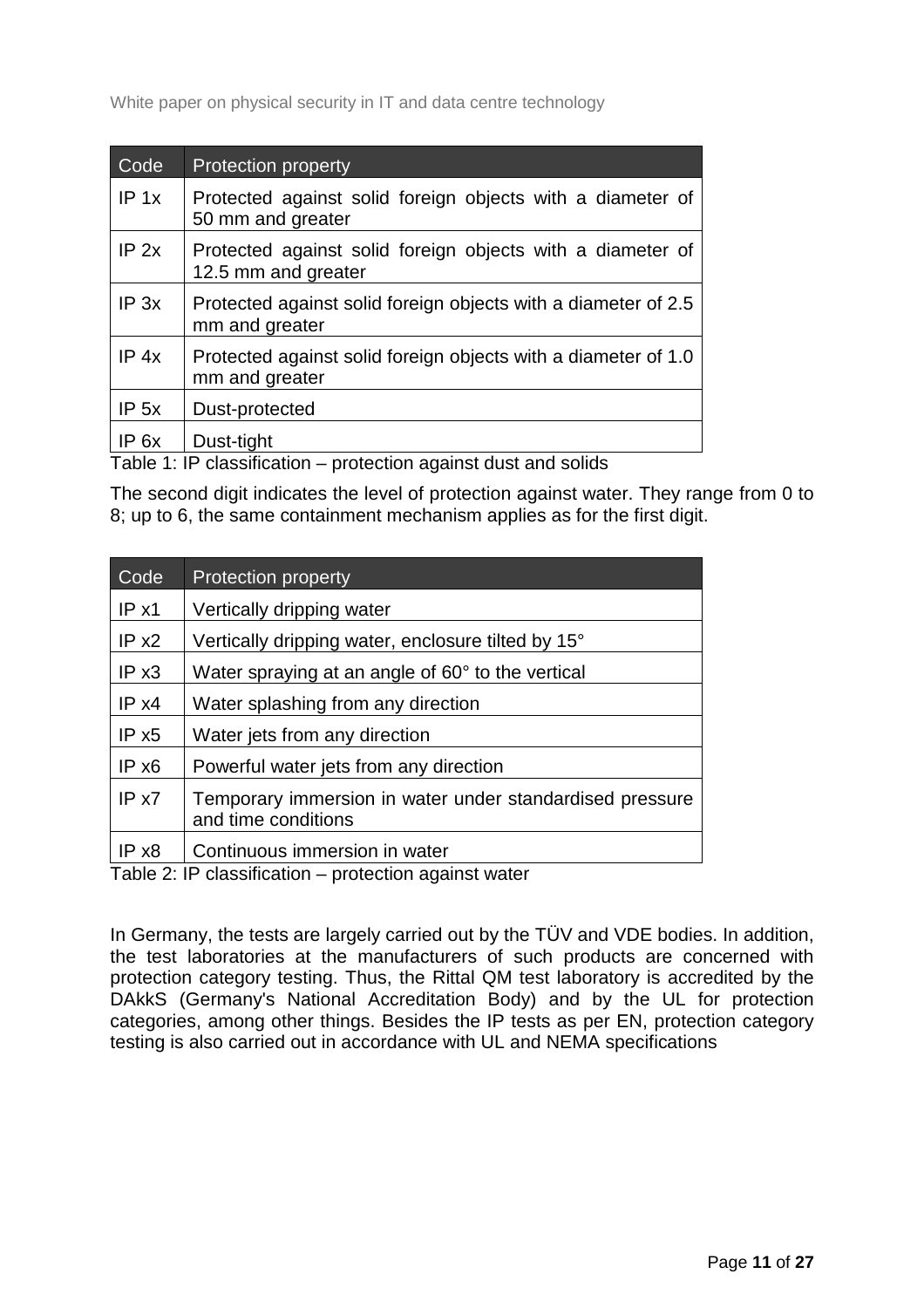

Figure 3: Protection category testing

Testing is performed for a short time and without long-term exposure, such as may occur during periods of rain that last hours or days. This means that a high degree of protection is not equivalent to being suitable for installation in the open air. In the tests for the penetration by foreign bodies and dust, attempts are first made to penetrate the test piece with objects of a defined size. For the tests from IP 5x and up, a dust chamber is used with or without the possibility to generate negative pressure. Talcum powder is introduced as a test material; its presence on surfaces can be easily demonstrated. In the case of IP 5x, dust may only penetrate to the extent that the satisfactory operation of the device or safety are not compromised. The highest value as per DIN EN 62208 [\[Ref. 13\]](#page-23-1) is one gram of dust per square metre of floor space. With IP 6x, no dust whatsoever may penetrate.

The tests are carried out with liquids through drip devices, as well as swivel pipes and showerheads with different nozzle diameters. Dip tanks are also used with IP x7 and up. All tests are judged by the same criterion: The water must not have any harmful effects.

#### <span id="page-11-0"></span>**Protection against unauthorised access**

Normally, data centres inside buildings need to be well protected against intruders, because these first have to overcome all the other obstacles such as doors, reception area, cameras and observant staff. Nevertheless, it is important that a room containing expensive hardware and important data can resist even an attempted burglary. The Resistance Class (RC) states how well this can be done. The "RC" standard is defined in DIN V ENV 1627ff [\[Ref. 14\]](#page-23-2). The attack with tools is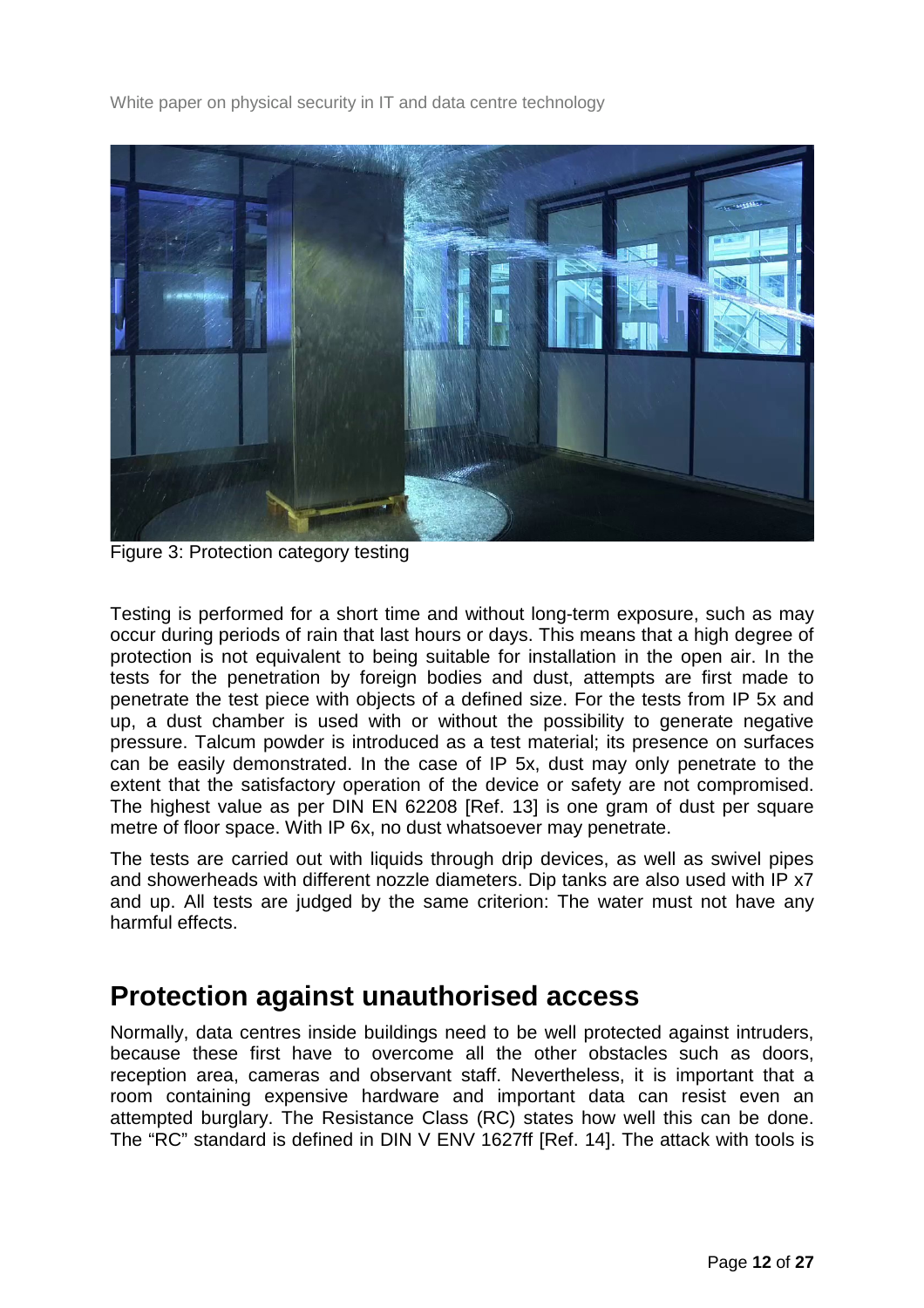made analogously to DIN EN 1630/2011-09 [\[Ref. 15\]](#page-23-3) and a six-stage classification system is used.

A distinction is made, based on the capabilities of the offenders and the tools they are equipped with. The spectrum ranges from inexperienced offenders and vandals without tools through to experienced, highly motivated perpetrators, who have access to a large number of high-performance power tools. In each case, there are limits to the time that the test piece must withstand the attack for in order to pass the test.

For the category "RC 1", the components must have a limited-to-low level of basic protection against attempted burglaries involving physical force such as kicking, being jumped on, being shoulder-charged, or being pushed up and pulled out. In addition, a non-destructive manipulation test lasting up to three minutes is carried out to dismantle any screwed-on components that can be detached from outside with small tools. The duration of the attack applies for each point attacked. If, for example a complete safe is being tested, there are a number of points that may be attacked, such as the door (hinge side), door (frame side) and cable entry points. The total time is derived from the sum of all the points of attack. The remaining categories are summarised in the following table.

| Code                            | <b>Duration</b>  | Experience                               | Description / implements                                                                                                                                 |
|---------------------------------|------------------|------------------------------------------|----------------------------------------------------------------------------------------------------------------------------------------------------------|
| RC <sub>2</sub>                 | $3 \text{ min}$  | Occasional,<br>inexperienced<br>offender | Simple tools: screwdrivers, pliers and wedges                                                                                                            |
| RC <sub>3</sub>                 | 5 min            | Repeat<br>offender                       | Additionally: second screwdriver and a crowbar                                                                                                           |
| RC <sub>4</sub>                 | $10 \text{ min}$ | Experienced<br>offender                  | Additionally: Sawing and impact tools such as an axe, a<br>crowbar, hammer and chisel, and a cordless drill                                              |
| <b>RC 5/</b><br>RC <sub>6</sub> | $10 \text{ min}$ | Experienced<br>offender                  | Other hand-operated tools, up to and including a drill, jigsaw<br>reciprocating saw and an angle grinder with a wheel<br>or<br>diameter of up to 250 mm. |

<span id="page-12-1"></span>Table 3: RC classification system – protection against unauthorised access

#### <span id="page-12-0"></span>**EM protection**

Electromagnetic fields are an inevitable consequence when current flows. The energy that is irradiated, the electromagnetic radiation, is undesirable and in some cases harmful. Strong fields can have a negative effect on other electronic devices and make information accessible to unwanted eavesdroppers.

If they are planned and fitted out correctly, IT security rooms will protect hardware and data from the negative consequences of EM radiation. On the one hand, EMC describes how such devices can be protected against harmful interference from external sources. Here, some special measures are necessary.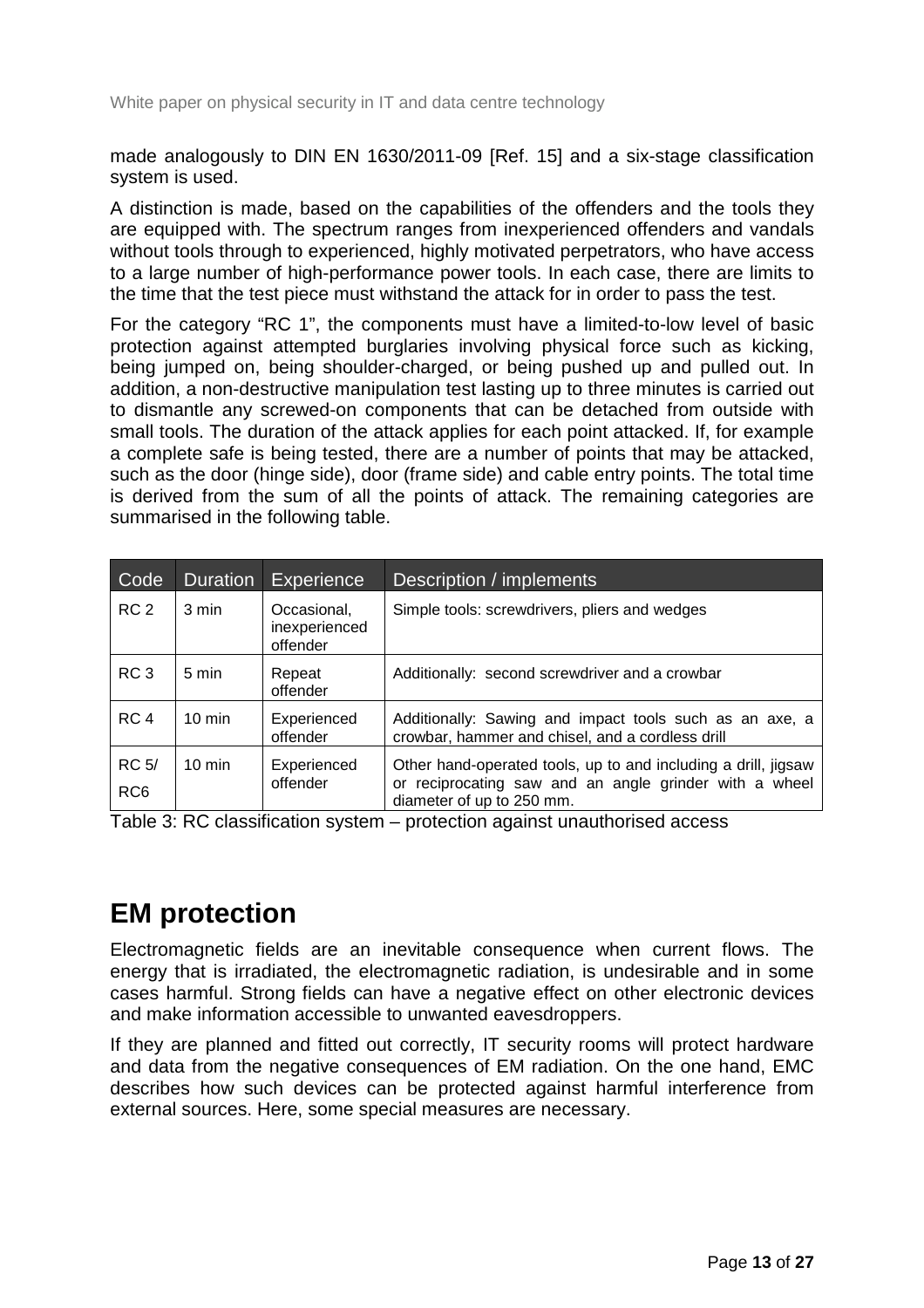A security room, in its basic state, does not offer any continuous and defined level of protection. However, EMC also involves preventing electromagnetic radiation from which unauthorised persons can tap valuable and sensitive information. IT security rooms from Rittal already have basic EMC protection when they leave the factory, and this can be increased with the aid of additional design measures.

The following table provides an overview of the relevant standards:

| <b>Area of application</b>                            | <b>EMI</b>        | Immunity          |
|-------------------------------------------------------|-------------------|-------------------|
| Information technology<br>equipment                   | EN 55022 (P)      | EN 55024 (P)      |
| Residential environment                               | EN 61000-6-3 (FG) | EN 61000-6-1 (FG) |
| Industrial plants                                     | EN 61000-6-4 (FG) | EN 61000-6-2 (FG) |
| Signalling on low-voltage<br>electrical installations | EN 50065-1 (P)    | EN 61000-6-2 (FG) |
| <b>Electrical lightning</b>                           | EN 55015 (P)      | EN 61000-6-2 (FG) |

<span id="page-13-0"></span>Table 4: EMC standards for products and product families, and generic standards

The EMC standards set emission limits for products and surroundings areas in defined frequency and field strength ranges, see DIN EN 55022 (VDE 0878-22): 2011-12 [\[Ref. 16\]](#page-23-4), for example.

By combining these threshold values with the tiered immunity requirements for IT equipment described in **EN 55024 (VDE 0878-24): 2011-09** [\[Ref. 17\]](#page-23-5), it is possible to ensure – to a great extent – EMC between devices of all kinds and IT equipment in everyday operation.

| Area of application / test                                                                                                    | <b>Standards</b>  |
|-------------------------------------------------------------------------------------------------------------------------------|-------------------|
| Absorber rooms, part 1: Screen attenuation<br>measurement                                                                     | EN 50147-1 : 1996 |
| IEEE Standard Method for Measuring the   IEEE Std 299-1997<br>Effectiveness of Electromagnetic Shielding<br><b>Enclosures</b> |                   |

<span id="page-13-1"></span>Table 5: EMC test standards (for room shielding)

The EMC characteristics of IT security rooms have to fulfil two tasks. On the one hand, they must prevent IT facilities being intentionally or unintentionally hampered by radiated electromagnetic fields while on the other hand, they have to reduce the emission of safety-relevant information from the IT device. The shielding effect of the device housing and the enclosures in which the devices are accommodated can be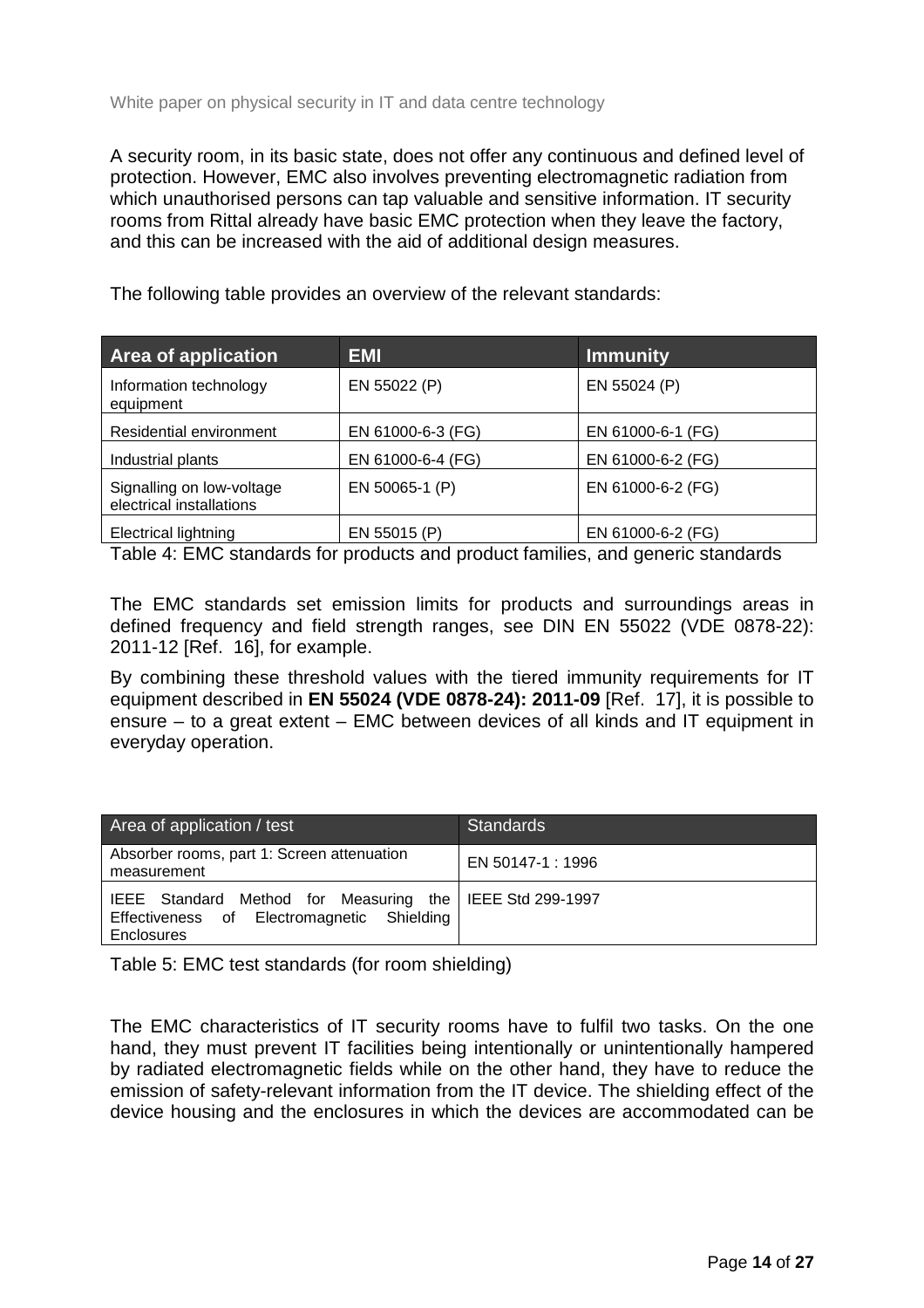increased considerably by adding extra room shielding. However, there are no normative requirements regarding this.



Figure 4: EMC testing

Here too, the ideal situation would be a slot-free, electrically conductive shell that neither lets signals in nor out. However, this is impossible in practice. This is because IT security rooms and data safes are composed of wall segments made of sheet steel, which enable a slot-free, conductive basic shell over wide-area, conductive connections. Openings or gaps must be shielded by suitable media, which involves a significant design effort, particularly with access doors. Just how well the shielding works determines the size of the necessary openings and the quality of the shielding elements used there, as well as their connection to the basic shell. One basic principle applies: the larger a poorly shielded opening (for rectangular openings/joints: the longest side; for round openings: diameter), the more likely there will be a loss in shielding effectiveness for the relevant frequency range.

The higher the frequency of the incident electromagnetic field, the more negative the effect of any openings in the shell. Therefore, some points such as the use of special gaskets and cable glands or the use of filter connectors must be observed. Basically speaking, the structural design of the sealing system largely determines the effectiveness of the shielding attenuation. The more attachment points for walls and hinges there are, as well as closure pressure points for doors, and the more uniform the contact pressure and the contact (low impedance) of shell and door/lid are along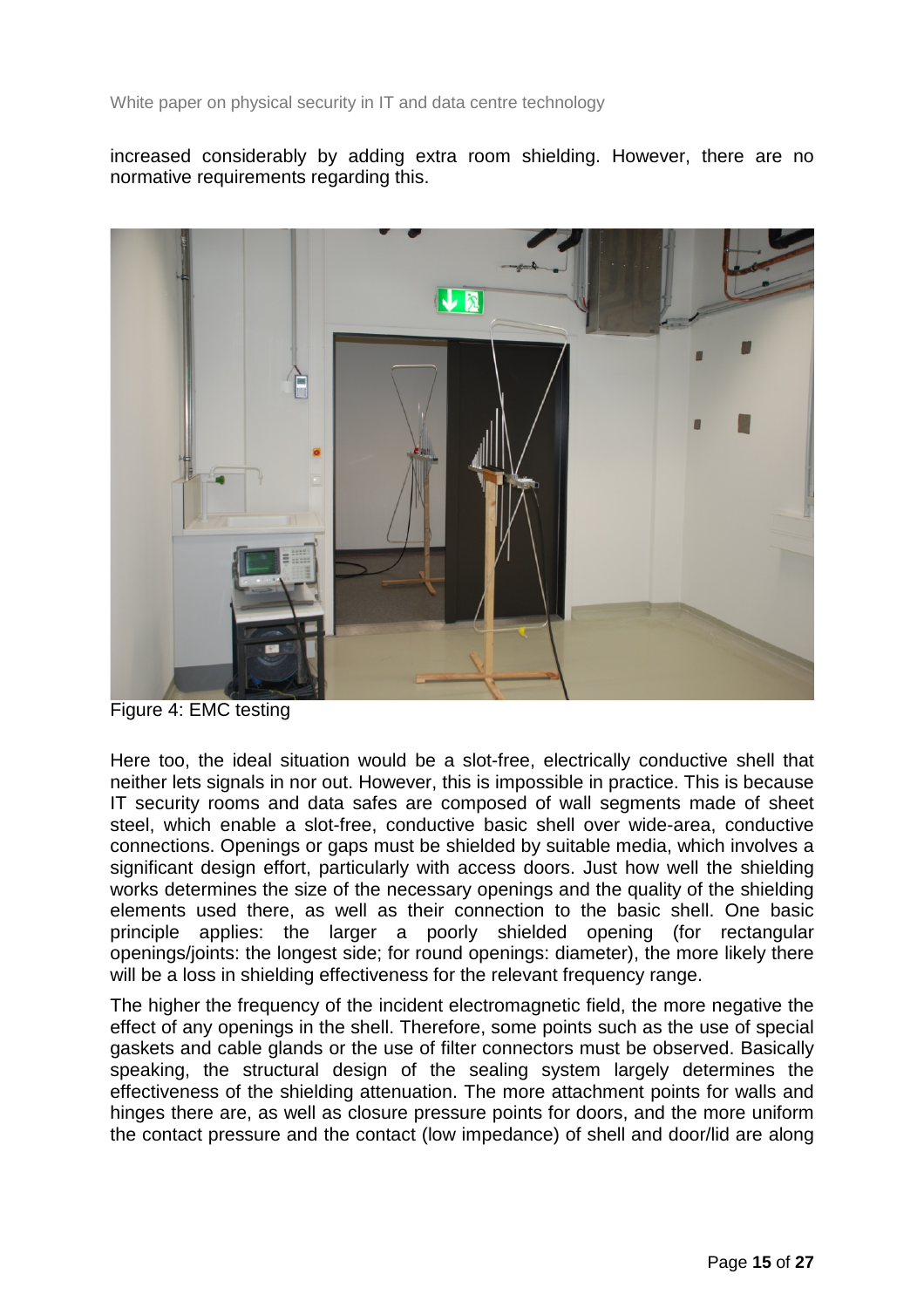the seals, the closer we will get to the ideal. Conductive special seals made of metal fabric on a foam body, as combination seals for EMC and IP protection categories, achieve high shielding attenuation values in the frequency range up to 1 GHz and beyond. They connect the bare metal interior surfaces of doors and removable side panels, roof and gland plates to the bare metal sealing edges of the enclosure body or frame.

With reasonable measures, shielding attenuation values of up to 60 dB can be implemented for security rooms in the frequency range of 30 MHz to 3 (10) GHz. The design effort required to increase shield attenuation above 60 dB for the relevant frequency range would be exceptionally high. The main applications of highly effective room shielding are for government agencies, such as the military, police, intelligence services and interior ministries. Rittal security rooms meet the basic requirements of EMC and can be upgraded at a reasonable cost to offer increased EMC protection.

You can find further information on the subject of EMC in a separate Rittal White Paper [\[Ref. 18\]](#page-23-6).

### <span id="page-15-0"></span>**Modular security rooms and safe solutions**

In principle, any room can be used as a server room or converted to a data centre. Attention must be paid to various aspects of the IT infrastructure. Without cooling, for instance, the heat dissipation of the IT equipment quickly reaches its limits in the summer. This means that frequently, access cannot be controlled, while devices are often lying on the ground, where they can regularly be damaged by water. Modular IT security rooms or IT security safes are a sensible alternative if suitable space is available. A security room is installed in an existing room and provides everything that characterises a reliable data centre. It guards against physical dangers and offers system-proven protection for information technology.

#### <span id="page-15-1"></span>**Micro Data Centre**

IT security safes, which are of smaller scale but no less professional, protect against physical hazards. These are fully equipped but compact data centres that only need to be connected to the appropriate supply lines on site. In addition to the Model A Micro Data Center (MDC) for basic protection requirements, Rittal's product range also includes the Micro Data Center B and the Micro Data Center E.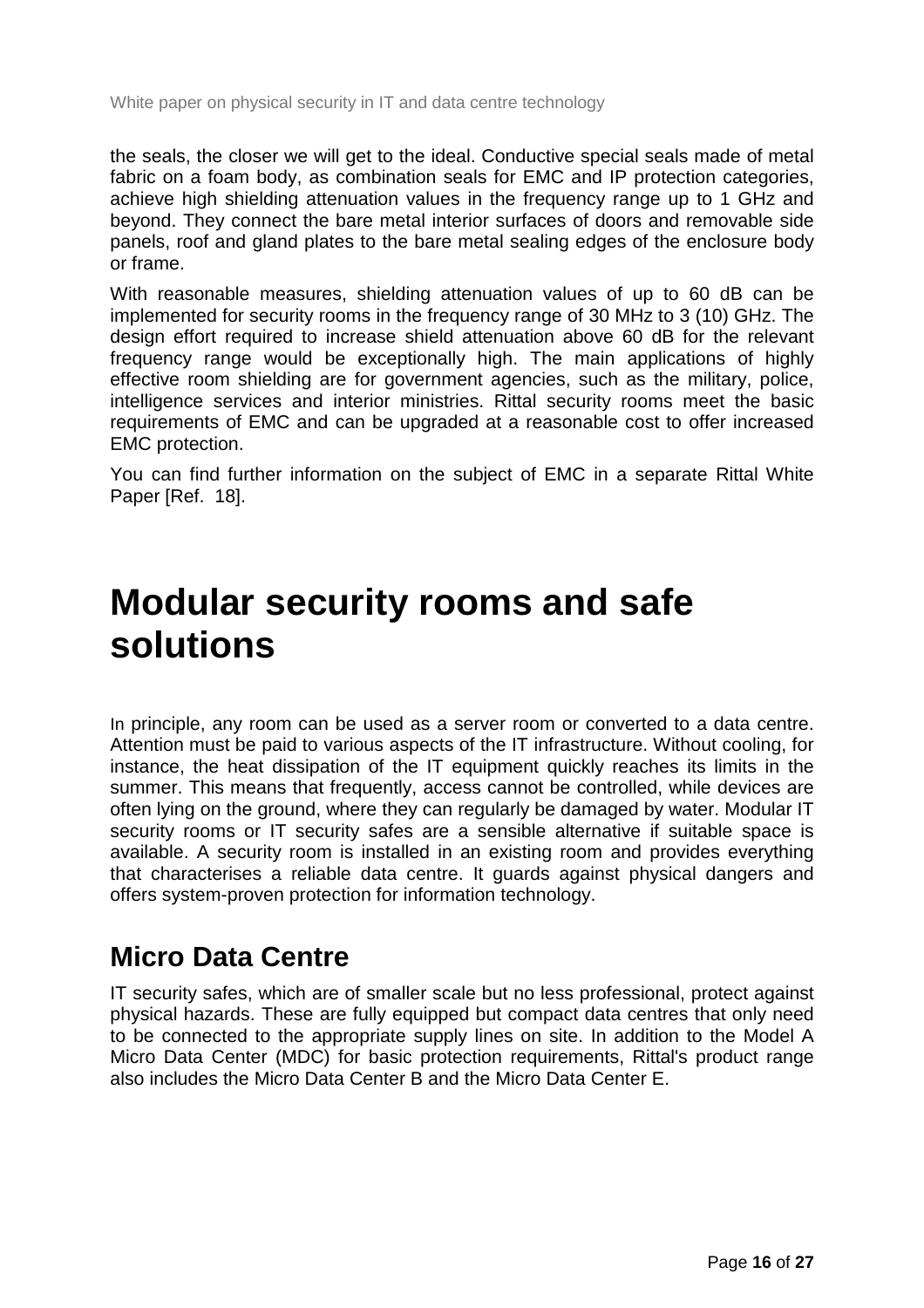

Figure 5: Micro Data Center product range: Level E, Level B, and Level A

The MDC Level A is a complete system with built-in cooling and a two-door system for simple installation and administration. It has been designed as a micro data centre for small and medium-sized businesses to protect server and storage applications, as well as business-sensitive data, and it can accommodate up to fifteen 19" units (U).

The MDC Level B is already fitted with the Rittal TS IT framework (including front and rear 19" levels) as a standard, and it is available in two different heights (42 or 47 U), as well as with two different interior depths (1000 mm and 1200 mm). The safe provides fire protection for over 90 minutes, and it has been tested in accordance with EN 1363. It provides RC 2 burglary protection and IP 56 protection class and has been tested by the "MPA" materials testing agency in Braunschweig for resistance to smoke in accordance with EN 1634.

The MDC Level E, as a safe for high safety requirements, provides fire protection for 90 minutes in accordance with DIN 4102 (compliance with the limits of EN 1047-2, ɅT 50 K, rel. humidity < 85% for 30 minutes), IP 56 protection, RC2 resistance class (optionally RC 3 or RC 4), as well as providing reliable protection against fumes.

| Property                               | Level E                                                                                                                         | Level B                                                                                                   | Level A                                                                                                                   |
|----------------------------------------|---------------------------------------------------------------------------------------------------------------------------------|-----------------------------------------------------------------------------------------------------------|---------------------------------------------------------------------------------------------------------------------------|
| Usable U                               | 42/47                                                                                                                           | 42/47                                                                                                     | 15                                                                                                                        |
| Usable interior depth<br><sub>mm</sub> | 1000/1200                                                                                                                       | 1000/1200                                                                                                 | 1000                                                                                                                      |
| Fire protection                        | Fire resistance class F<br>90 (DIN 4102 Part 2)<br>compliance with the<br>limits $\Delta T$ <50 K, rel.<br>humidity <85% for 30 | Fire resistance class<br>EI 90 / F 90 (DIN EN<br>1363-1: 1999/<br>in accordance with DIN<br>4102-2: 1997) | Fire resistance class F<br>90 (DIN 4102 Part 2)<br>Compliance<br>with limit values $\Delta T <$<br>50K, relative humidity |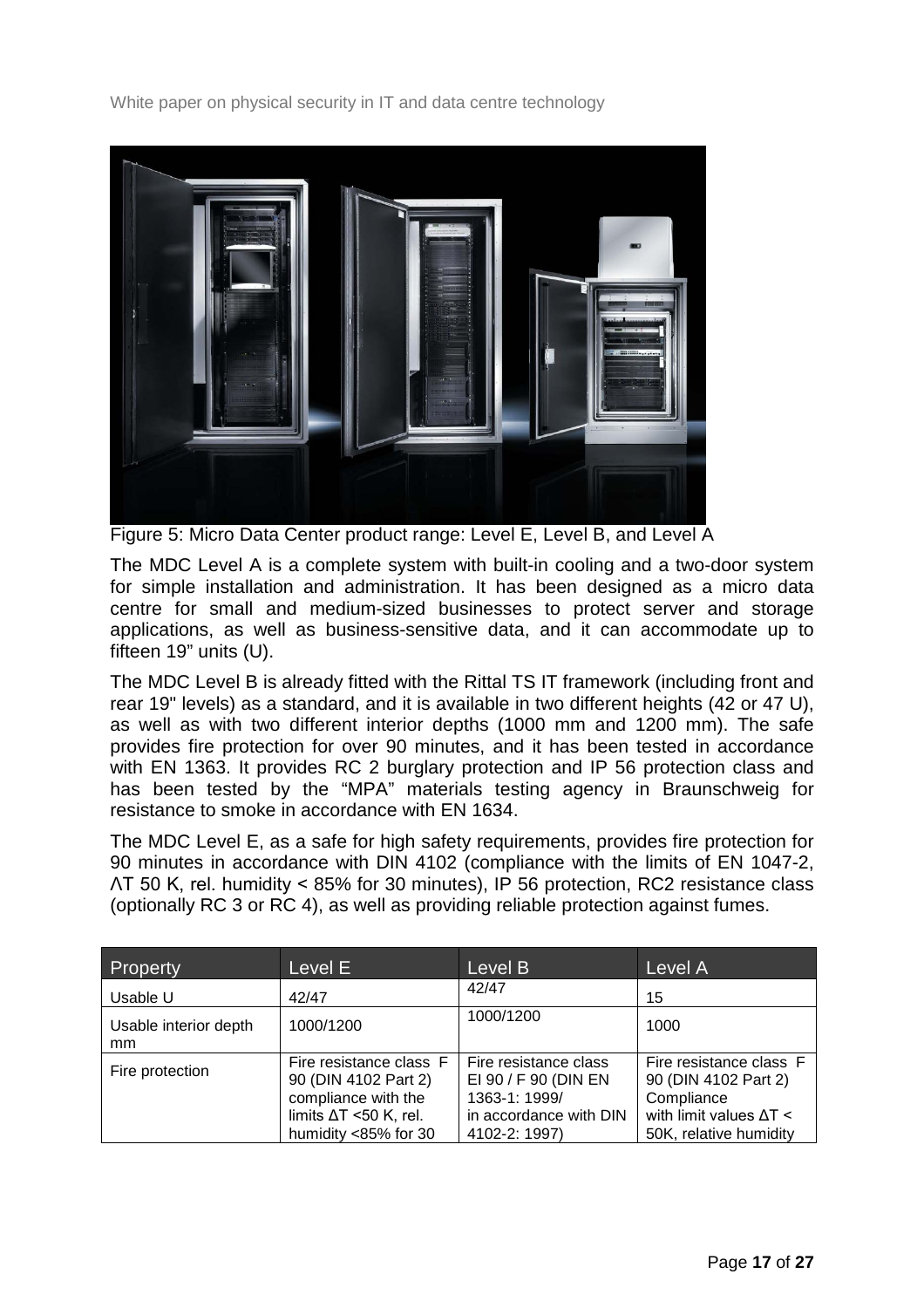|                               | minutes                                                                                |                                                                     | 85% for 10 minutes                                          |  |
|-------------------------------|----------------------------------------------------------------------------------------|---------------------------------------------------------------------|-------------------------------------------------------------|--|
| Burglar resistance            | RC 2, optional RC 3,<br>attack with tools<br>analogous to DIN EN<br>1630/2011-09/RC 2. | RC 2, attack with tools<br>analogous to DIN EN<br>1630/2011-09/RC 2 | RC II tool attack<br>analogous to DIN V<br>ENV 1630/1999-04 |  |
|                               | Optional RC IV tool<br>attack analogous to<br>DIN V ENV 1630/1999-<br>04.              |                                                                     |                                                             |  |
| Protection category           | IP 56 according to EN<br>60 529                                                        | IP 56 according to EN<br>60 529                                     | IP 55 according to EN<br>60 529                             |  |
| Smoke protection              | Analogous to DIN<br>18095-2: 1991-034)                                                 | Analogous to DIN EN<br>1634-3 2005-01                               |                                                             |  |
| Modularity                    | <b>Yes</b>                                                                             | Yes                                                                 | No                                                          |  |
| Enclosed during<br>operation? | <b>Yes</b>                                                                             | N <sub>0</sub>                                                      | <b>No</b>                                                   |  |
| Extendibility                 | Yes                                                                                    | No                                                                  | No                                                          |  |

<span id="page-17-1"></span>Table 6: Overview of MDC properties

The Micro Data Centre can be fully equipped as a compact data centre through adding modular and expandable pieces of equipment. These components from the Rittal product range include the Computer Multi Control III (CMC III) monitoring system, the DET-AC III fire alarm and extinguishing system, intelligent power distribution through the Power Distribution Unit (PDU) and the Power System Module (PSM) power distribution systems, as well as the Liquid Cooling Package (LCP) and a cooling unit.

#### <span id="page-17-0"></span>**Security rooms**

A modular IT security room can be installed either in a new room or retrofitted in an existing one. Practically no dust or noise is generated during assembly; it can also be easily extended or even mounted at a different position. It frequently offers better protection against fires, water damage and EMC radiation than a conventional room does. Solutions can be selected for basic protection or for high availability requirements, depending on the level of availability required. Rittal's high availability room offers the maximum physical security for data centres and IT system locations. The system has been certified by the ECB according to the ECB S rules and fulfils the requirements of EN 1047-2 without restriction.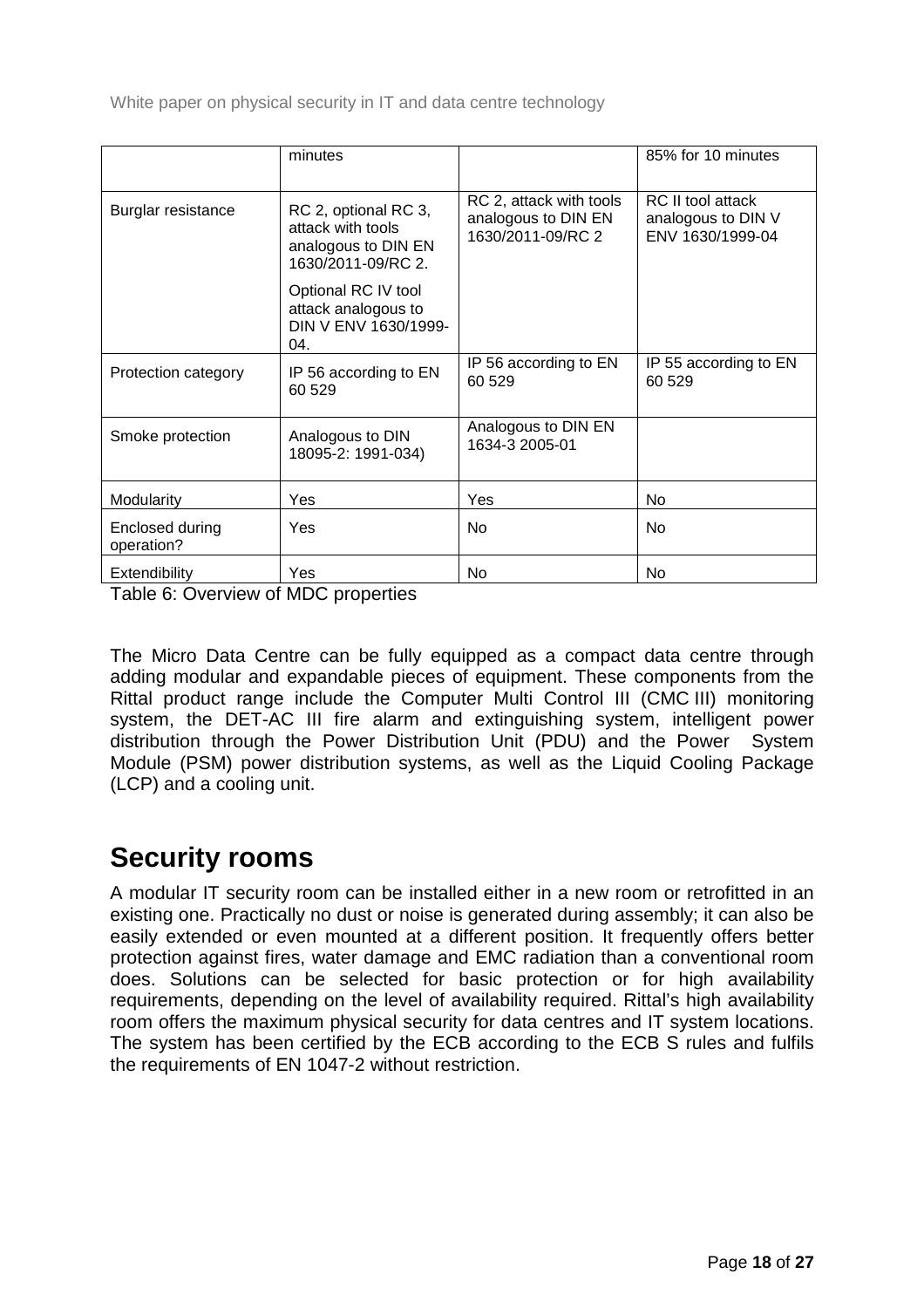

Figure 6: IT security room

As a rule, IT security rooms are equipped with security door systems. They can vary greatly in their design, depending on the requirements. In order to be prepared against vandalism and attempted burglary, the security door system should have a highly fire-resistant, multi-layer sheet steel door leaf with revolving door frame and all-round fire and sealing groove. Hollow rubber seals and expanding hightemperature gaskets, among other things, are mounted in the door rabbet. The closure technology represents another essential aspect. It needs to offer reliable protection from unauthorised access, and on the other hand, help people trapped in emergencies to leave the contaminated area for the open air quickly. To this end, the locks are equipped with a high-security bolt system, latch bolt and a panic release feature. The high security bolt system has a holder for the lock units. Anyone still in the room in the event of an alarm (while the door is closed) can leave at any time by using the standardised panic release. Automatic systems for closing the door need to have a variably adjustable delay.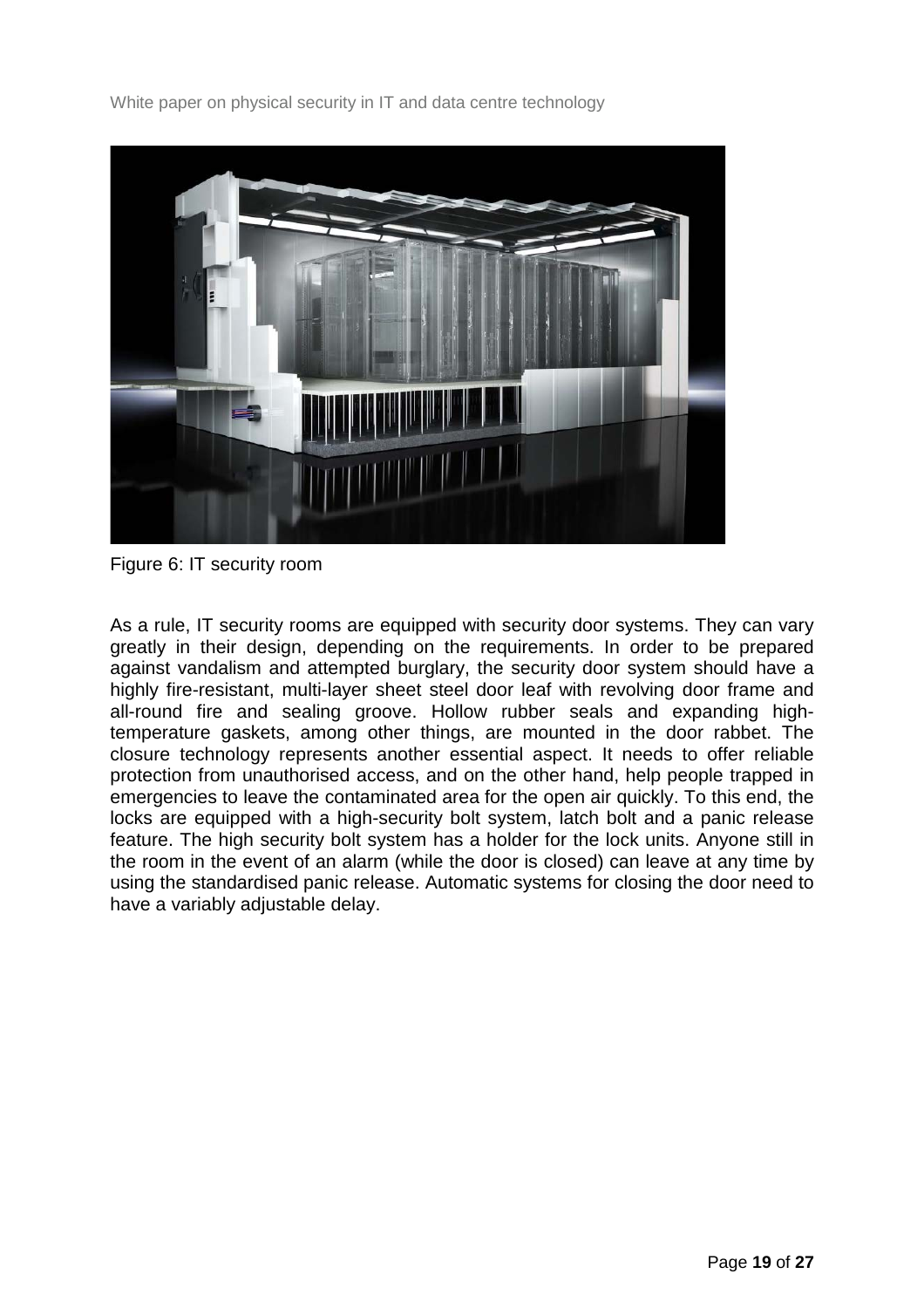| <b>Basic protection room</b><br><b>GSR</b>   | <b>Basic protection plus</b><br>room<br><b>GSR Plus</b>             | <b>High Availability Room</b><br><b>HVR</b>                                         |
|----------------------------------------------|---------------------------------------------------------------------|-------------------------------------------------------------------------------------|
|                                              |                                                                     |                                                                                     |
| <b>Basic protection</b>                      | <b>Extended basic protection</b>                                    | <b>High-MTBF protection</b>                                                         |
| Infrastructure of the rooms,<br>Switchboards | Data centres with medium<br>security needs,<br>back-up data centres | Main data centres with high<br>security requirements,<br>high availability solution |
|                                              |                                                                     |                                                                                     |

<span id="page-19-0"></span>Table 7: Security room product range

It is almost always necessary to monitor status of the door at the entrance. Professional security rooms thus provide a door monitoring system that routes out floating contacts via a VdS-compliant interface distributor. This way, the door status can be linked to the central building management system. A door-monitoring contact is sufficient if it is only necessary to query the state of the door. With professional security rooms, the bolt itself can also be monitored, for example in order to connect it to a burglar alarm system or security centre. Doors in a system-tested security room ensure ideal protection against fire, water, burglary and other physical hazards.

A shelter that did not need any openings would be ideal. That is quite impossible because of the door alone, although the infrastructure in the security room and safe also need to be connected to climate control, power supply and network. This is the task of cable bulkheads, whose properties must not weaken the protective effect of the entire system. as hard duct systems that provide increased protection against manipulation in the field of cable entry, and as soft partitions filled with a flexible sealant, which is usually supplied as standard with security rooms. Round bulkheads, filled with sealing modules, are a different form factor. These are particularly suited for existing cables, pipes and cable trays within the building. Specialists authorised by the manufacturer should always be consulted on how to connect the bulkhead correctly. Only in this way can the full protection of the security room be guaranteed.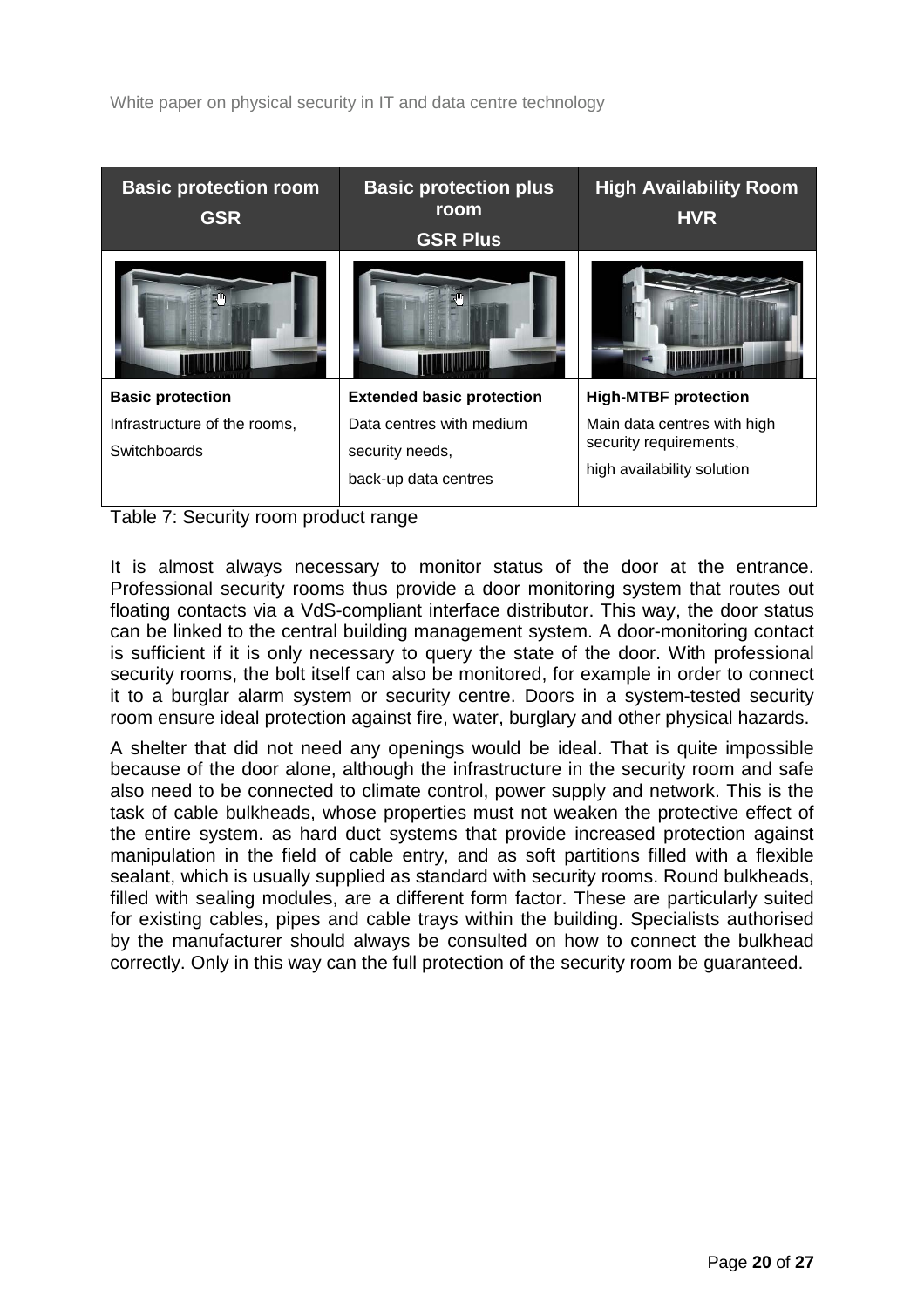| Criterion            | <b>Standards</b>                                                                                                                                                 | <b>GSR</b> | <b>HVR</b> |
|----------------------|------------------------------------------------------------------------------------------------------------------------------------------------------------------|------------|------------|
| System testing       | Testing of the following values as complete<br>system or design                                                                                                  | Yes        | Yes        |
| Fire protection      | ECB-S certifications to EN 1047-2, 50 K<br>temperature increase and 85% rel. humidity<br>up to 24 hours (reheating period), 60 minutes<br>flame impingement time | <b>No</b>  | Yes        |
|                      | 50 K temperature increase and 85% rel.<br>humidity without reheating period, flame<br>impingement time 30 minutes                                                | Optional   |            |
|                      | F 120 in accordance with DIN 4102                                                                                                                                |            |            |
|                      | F 90 in accordance with DIN 4102                                                                                                                                 | <b>No</b>  | Yes        |
|                      |                                                                                                                                                                  | Yes        |            |
| Corrosive fire gases | Smoke gas resistance in accordance with DIN<br>18 0 95                                                                                                           | Yes        | Yes        |
| Falling debris       | Impact test at 200 kg                                                                                                                                            | Yes        | Yes        |
| Water                | IP x6 as per EN 60 529                                                                                                                                           | Yes        | Yes        |
|                      | Protection against standing water                                                                                                                                |            | Yes        |
| Dust                 | IP 5x as per EN 60 529                                                                                                                                           | Yes        | Yes        |
| Unauthorised access  | RC IV in accordance with DIN V ENV 1630,                                                                                                                         |            | Yes        |
|                      | door system only                                                                                                                                                 | Optional   | Yes        |
|                      | RC III in accordance with DIN V ENV 1630, or<br>DIN V 18103 (ET2)                                                                                                |            |            |
|                      | RC II to DIN V ENV 1630                                                                                                                                          | Yes        |            |
| <b>EMC</b>           | Protection against high-frequency irradiation<br>and radiation                                                                                                   | Optional   | Optional   |

<span id="page-20-0"></span>Table 8: Overview of security room characteristics

The IT equipment in the security room has to be cooled. There are various methods of doing this; some require the supply of fresh air to the room through one or more suitable openings. In the event of a fire near the security room, such openings have to be sealed so that no smoke can enter the security room from outside. This is done by blocking the opening(s) by flaps or slide valves made of highly fire-resistant materials. In the event case of fire, the drives of such climate control slide valves or fire dampers must be independent of the power supply. Different types of drives can be realised, depending on the size, position and shape of the opening. Thus, climate control slide valves can be used to ventilate an electric drive system under normal circumstances. If there is a fire, the flap must close the opening in a purely mechanical way, for example, by using a spring or a magnet.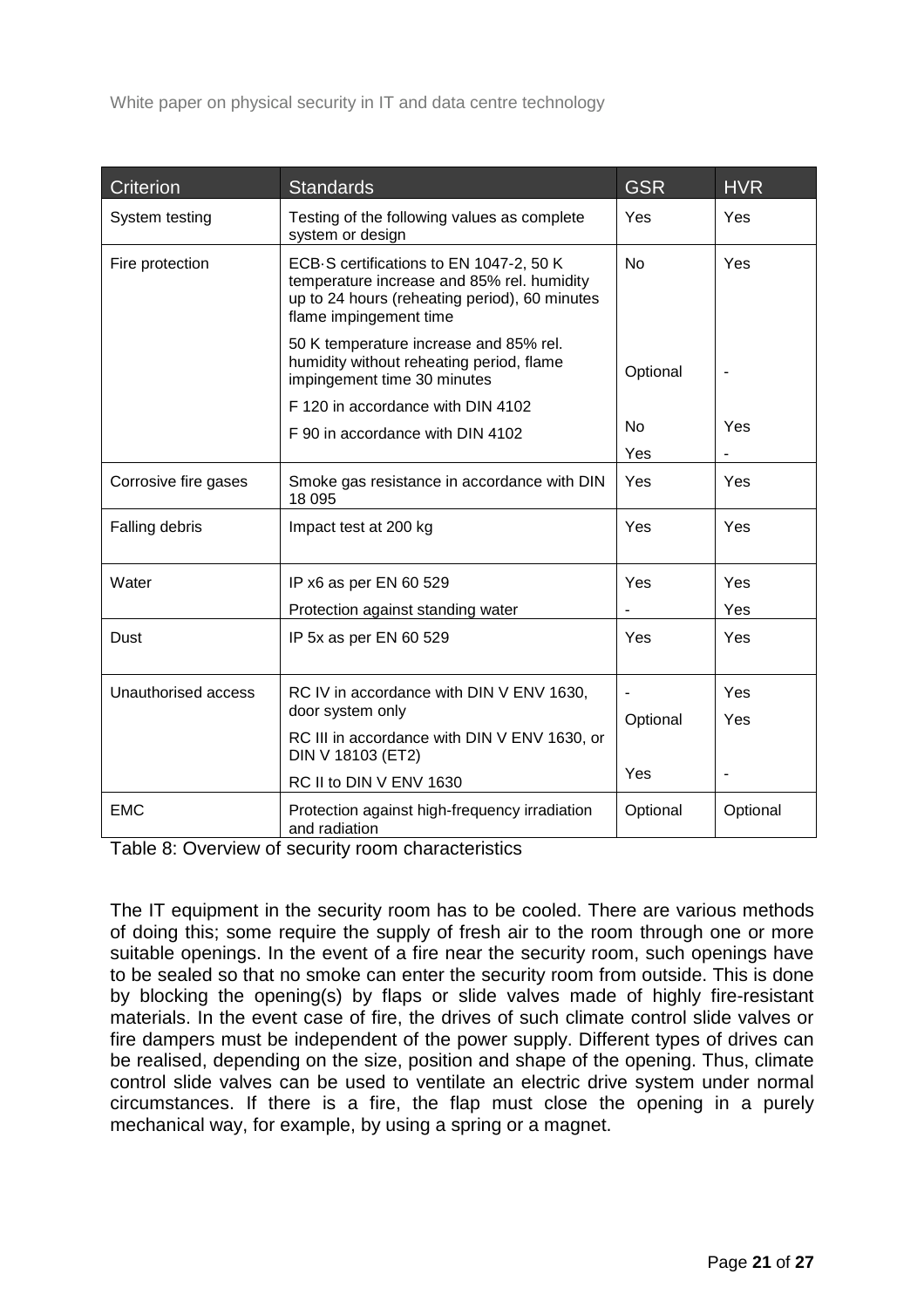Another related component is the over-pressure slide valve. If a fire extinguishing system with an inert gas or a chemical extinguisher medium is activated, the excess pressure will have to be dissipated. This is done by a corresponding, highly fireresistant slide valve that features an electro-pneumatic drive. In the event of an alarm, the excess pressure is discharged by opening the slide valve briefly. With purely mechanical fasteners in particular, the seals must be both perfectly adapted to the application and highly effective. This requires very flexible and tightly closing sealing tapes with very high temperature resistances.

To ensure security in the data centre and thus in security rooms and safes, a highquality early-warning fire detection system (together with high-quality fire-fighting equipment) is essential.

In order to intervene as quickly as possible, an early-warning fire detection system is needed that reacts to even the smallest smoke emissions. Scattered light detectors are mainly used. The smoke density is measured by the way the light beam is scattered by the smoke particles present. Scattered light detectors operate both as a point-type detectors on the ceiling and in highly sensitive smoke extraction systems.

Due to the targeted air routing within a data centre, the smoke emitted only arrives at the detectors on the ceiling either very late or not at all. An active smoke extraction system is therefore unavoidable in order to ensure early detection.

Active extinguishing is usually triggered by a double-alarm or two-zone system, so that false alarms are prevented wherever possible. Inert gases or a chemical extinguishing gas are mainly used for extinguishing. In contrast, extinguishing foam and powder fire extinguisher systems must not be used because they would damage the information technology systems and their power supply units. Fires can be prevented by using an oxygen reduction system. This reduces the amount of oxygen in the data centre to such an extent that it is impossible for a fire to occur.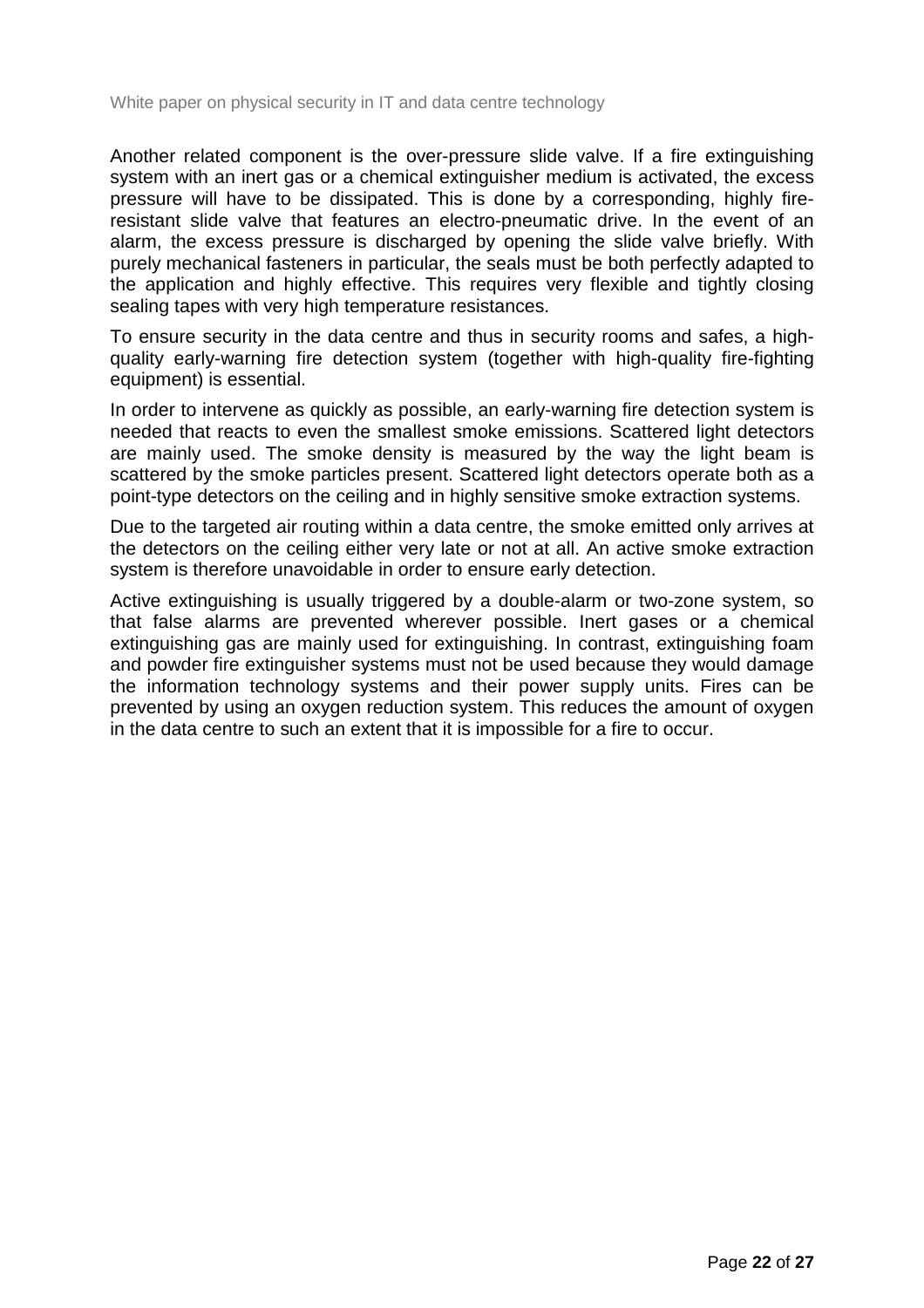### <span id="page-22-0"></span>**References**

<span id="page-22-1"></span>

| Ref. 1 | BSI Grundschutzkatalog (basic protection catalogue), Link:       |
|--------|------------------------------------------------------------------|
|        | https://www.bsi.bund.de/DE/Themen/ITGrundschutz/ITGrundschutzKat |
|        | aloge/itgrundschutzkataloge node.html                            |

- <span id="page-22-2"></span>Ref. 2 Studie "Kritische IT-Systeme im Mittelstand", Techconsult im Auftrag von HP Deutschland, 2013, (*Critical IT systems in medium-sized companies, Techconsult on behalf of HP Germany*), Link: [http://www.softexpress.de/Media/seite\\_hardware/ProactiveCare/HP\\_Er](http://www.softexpress.de/Media/seite_hardware/ProactiveCare/HP_Ergebnispr%C3%A4sentation_Kritische_IT_Mittelstand_Handout_2013.pdf) [gebnispr%C3%A4sentation\\_Kritische\\_IT\\_Mittelstand\\_Handout\\_2013.p](http://www.softexpress.de/Media/seite_hardware/ProactiveCare/HP_Ergebnispr%C3%A4sentation_Kritische_IT_Mittelstand_Handout_2013.pdf) [df](http://www.softexpress.de/Media/seite_hardware/ProactiveCare/HP_Ergebnispr%C3%A4sentation_Kritische_IT_Mittelstand_Handout_2013.pdf)
- <span id="page-22-3"></span>Ref. 3 EMC study, 2014, Link: <http://germany.emc.com/about/news/press/2014/20141209-01.htm>
- <span id="page-22-4"></span>Ref. 4 ISO/IEC 17065, Link: [http://www.iso.org/iso/catalogue\\_detail.htm?csnumber=46568](http://www.iso.org/iso/catalogue_detail.htm?csnumber=46568)
- <span id="page-22-6"></span>Ref. 5 BSI measure 1.6 "Einhaltung von Brandschutzvorschriften", (*Compliance with fire safety regulations*) Link: [https://www.bsi.bund.de/DE/Themen/ITGrundschutz/ITGrundschutzKat](https://www.bsi.bund.de/DE/Themen/ITGrundschutz/ITGrundschutzKataloge/Inhalt/_content/m/m01/m01006.html) [aloge/Inhalt/\\_content/m/m01/m01006.html](https://www.bsi.bund.de/DE/Themen/ITGrundschutz/ITGrundschutzKataloge/Inhalt/_content/m/m01/m01006.html)
- <span id="page-22-8"></span><span id="page-22-7"></span>Ref. 6 DIN 4102 "Fire behaviour of building materials and building components"
- Ref. 7 EN 1047-2, Link: <http://www.beuth.de/langanzeige/DIN+EN+1047-2/113261910.html>
- <span id="page-22-5"></span>Ref. 8 EN 1363 "Fire resistance tests - Part 1: General requirements"
- <span id="page-22-9"></span>Ref. 9 DIN 18095 "Doors; Smoke control doors; concepts and requirements"
- <span id="page-22-10"></span>Ref. 10 EN 1634 "Fire resistance and smoke control tests for door and shutter assemblies, openable windows and elements of building hardware"
- <span id="page-22-11"></span>Ref. 11 EN 50102 "Degrees of protection provided by enclosures for electrical equipment against external mechanical impact (IK code)"

#### <span id="page-22-12"></span>Ref. 12 EN 60529 "Degrees of protection provided by enclosures (IP Code)"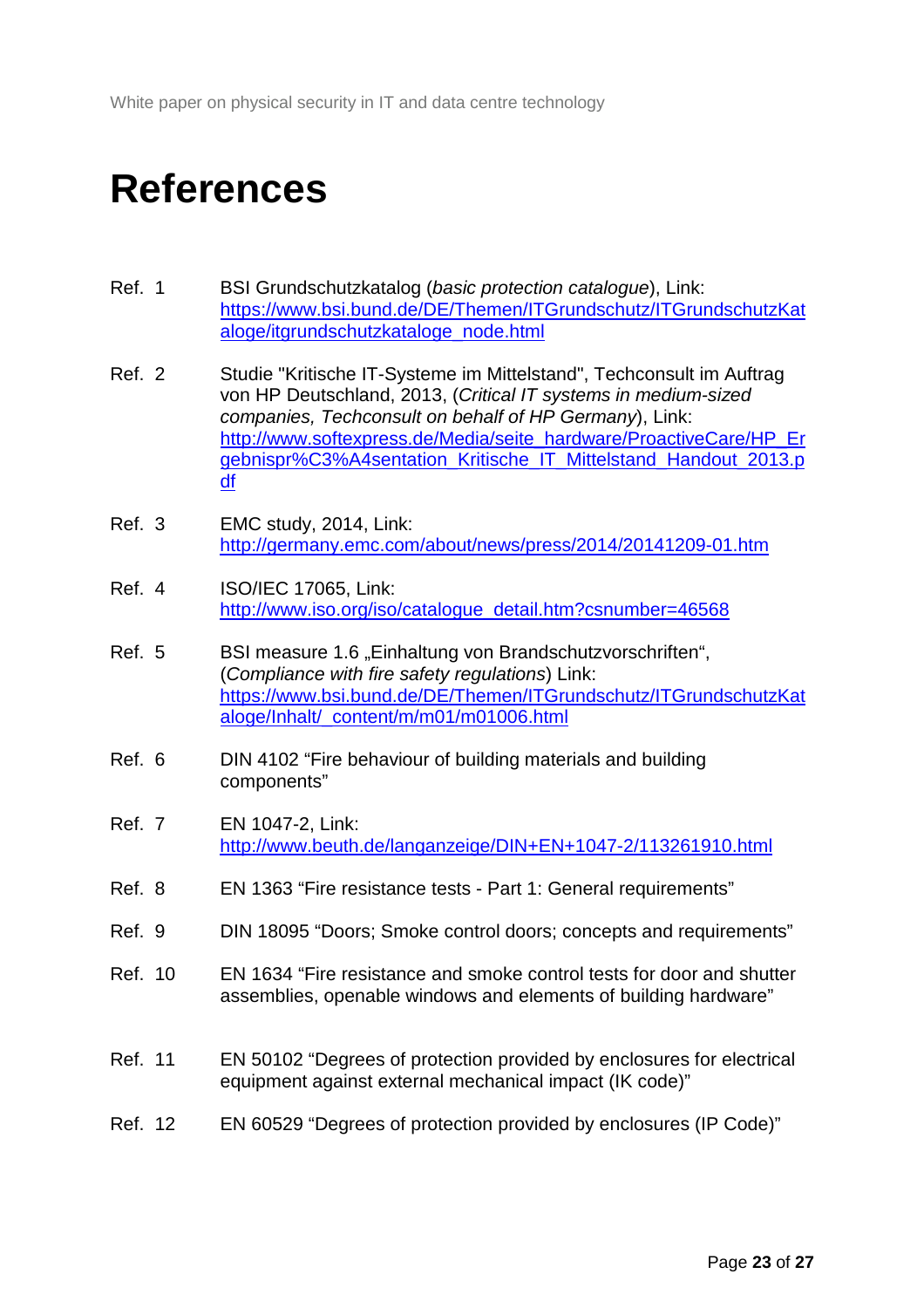- <span id="page-23-1"></span>Ref. 13 DIN EN 62208 "Empty enclosures for low-voltage switchgear and control gear assemblies – General requirements"
- <span id="page-23-2"></span>Ref. 14 DIN EN 1627 "Pedestrian doorsets, windows, curtain walling, grilles and shutters – Burglar resistance – Requirements and classification"
- <span id="page-23-3"></span>Ref. 15 DIN EN 1630 "Pedestrian doorsets, windows, curtain walling, grilles and shutters – Burglar resistance – Test method for the determination of resistance to manual burglary attempts"
- <span id="page-23-4"></span>Ref. 16 DIN EN 55022 "Information technology equipment – Radio disturbance characteristics – Limits and methods of measurement"
- <span id="page-23-5"></span>Ref. 17 DIN EN 55024 "Information technology equipment – Immunity characteristics – Limits and methods of measurement"
- <span id="page-23-6"></span><span id="page-23-0"></span>Ref. 18 Rittal – "IT white paper – EMC protection in security rooms"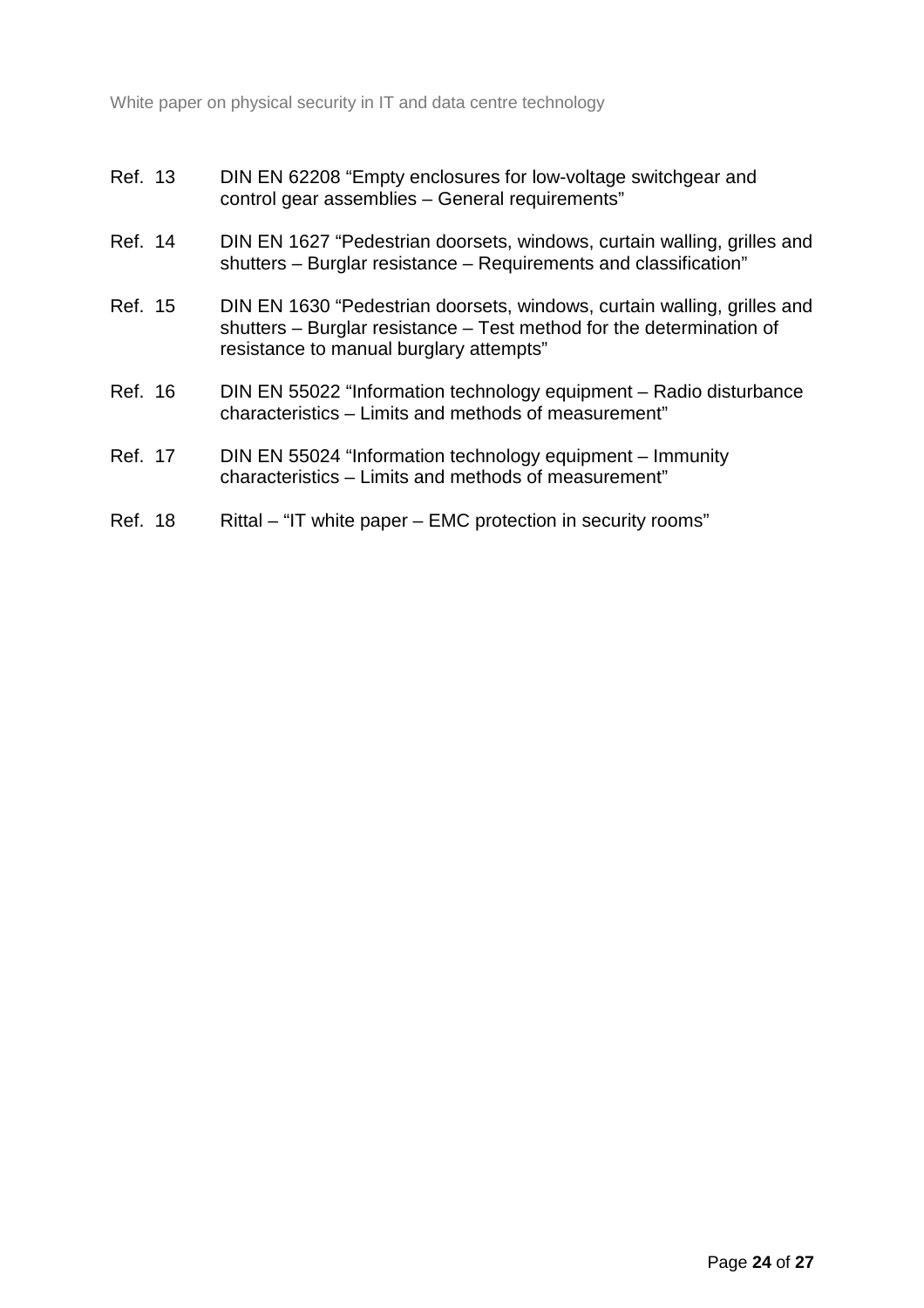### **List of abbreviations**

| <b>BSI</b>   | Bundesamt für Sicherheit in der Informationstechnik (German Federal Office<br>for Information Security)                                      |
|--------------|----------------------------------------------------------------------------------------------------------------------------------------------|
| <b>CMC</b>   | Computer Multi Control (Rittal monitoring system for IT infrastructure)                                                                      |
| <b>DAkkS</b> | Deutsche Akkreditierungsstelle (German Accreditation Body)                                                                                   |
| DETA-AC      | Rittal fire alarm and extinguishing system                                                                                                   |
| <b>DIN</b>   | Deutsches Institut für Normung (German Institute for Standardisation)                                                                        |
| <b>ECB</b>   | <b>European Certification Body GmbH</b>                                                                                                      |
| <b>EMC</b>   | Electromagnetic compatibility                                                                                                                |
| EN           | European norm                                                                                                                                |
| <b>ESSA</b>  | European Security Systems Association (ESSA) e.V.                                                                                            |
| <b>GSR</b>   | Grundschutzraum (basic protection room)                                                                                                      |
| <b>HVR</b>   | Hochverfügbarkeitsraum (High Availability Room)                                                                                              |
| <b>IEC</b>   | International Electrotechnical Commission                                                                                                    |
| IK code      | Degrees of protection against external mechanical impacts provided by<br>enclosures for electrical equipment (IK code)                       |
| IP code      | Protection classes provided by enclosures                                                                                                    |
| <b>ISO</b>   | International Organization for Standardization                                                                                               |
| $IT -$       | Information Technology                                                                                                                       |
| <b>MDC</b>   | <b>Micro Data Centre</b>                                                                                                                     |
| <b>NEMA</b>  | <b>National Electrical Manufacturers Association</b>                                                                                         |
| <b>NOAEL</b> | No Observed Adverse Effect Level                                                                                                             |
| <b>PDU</b>   | <b>Rittal's Power Distribution Unit</b>                                                                                                      |
| <b>PSM</b>   | Power System Module (replaced by modular PDU)                                                                                                |
| <b>RC</b>    | <b>Resistance Class</b>                                                                                                                      |
| <b>RZ</b>    | Rechenzentrum (data centre)                                                                                                                  |
| TÜV          | Technischer Überwachungsverein (German inspection and certification body)                                                                    |
| UL           | Underwriters Laboratories Inc. (certification in the USA)                                                                                    |
| <b>VDE</b>   | Verband der Elektrotechnik, Elektronik und Informationstechnik (German<br>Association for Electrical, Electronic & Information Technologies) |
| <b>VDMA</b>  | Verband Deutscher Maschinen- und Anlagenbau (German Machinery and<br>Plant Manufacturers Association)                                        |
| VdS          | VdS Schadenverhütung GmbH, Link:                                                                                                             |
|              | http://vds.de                                                                                                                                |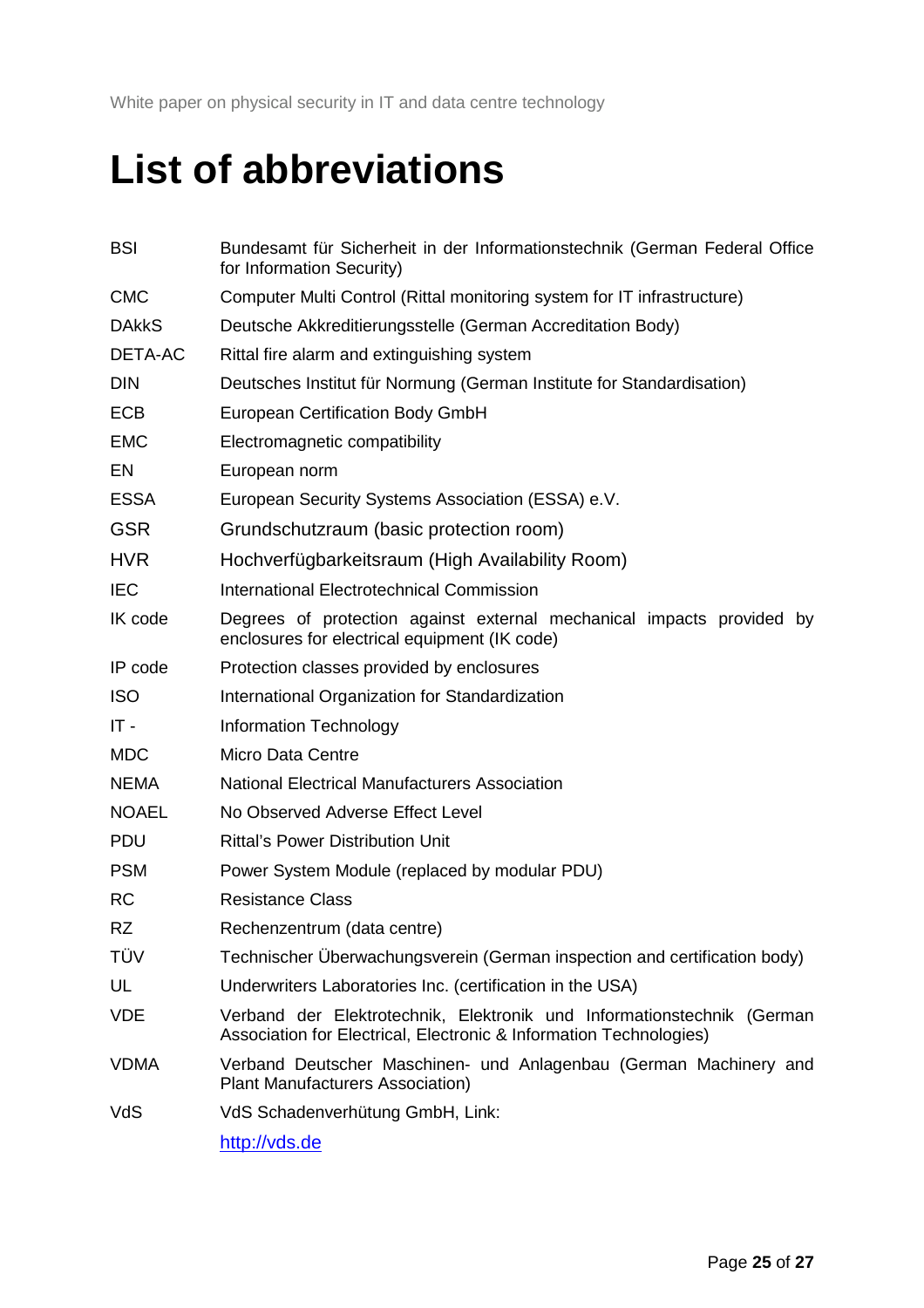#### WK Widerstandsklasse (cf. RC = resistance class)